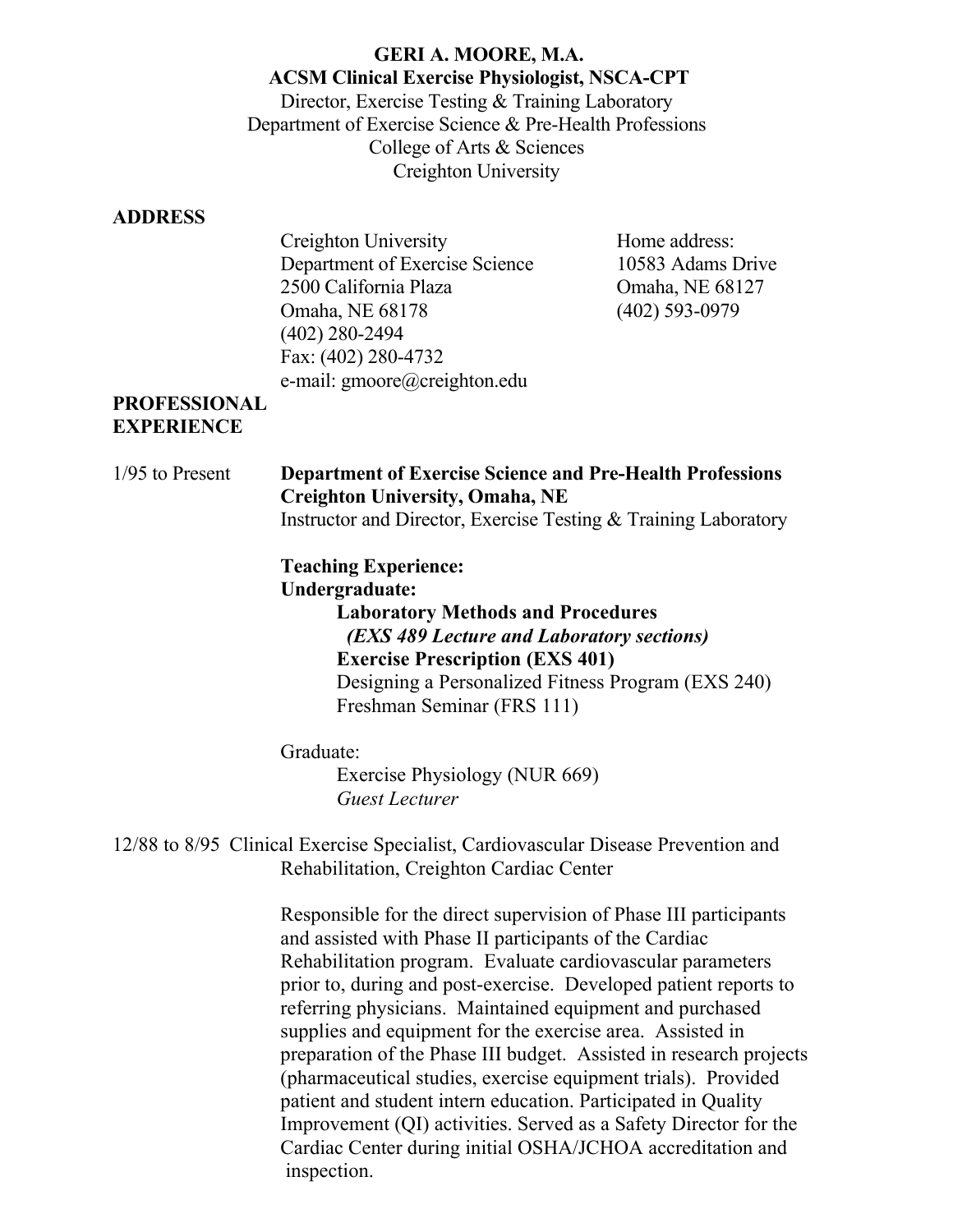6/89 to 12/91 Exercise Physiologist, AMI-St. Joseph Hospital Weight Loss Program

> Instructed participants of a physician-supervised weight loss/maintenance program for obese participants that encouraged exercise and healthy living in a team support setting.

1/88 to 12/88 Health Promotion Consultant, U.S. Public Health Service Federal Occupational Health Department

> Responsible for administering health risk appraisals and follow up education to Federal Government employees in a clinical occupational health setting. Assisted with the design of the health education programs.

8/87 to 1/89 Exercise Specialist, Union Pacific Railroad Fitness Center

Responsible for the supervision of the center, administrative duties, conducted orientations for members and retirees, performed fitness evaluations including body composition, blood pressure, flexibility, pulmonary function and lipid evaluations. Performed submaximal exercise stress testing, formulated exercise prescriptions, educational literature and market programs. Instructed an aerobics class/group fitness class.

#### **PROFESSIONAL**

**PREPARATION** University of Nebraska at Omaha *Master of Arts degree in Exercise Science, 1988*

> University of Nebraska at Lincoln *Bachelor of Science degree in Exercise Science, 1987*

#### **CERTIFICATIONS**

#### **American College of Sports Medicine Certified Clinical Exercise Physiologist**

*(Recertified December 2018- granted through 2021)*

#### **National Strength and Conditioning Association Certified Personal Trainer**

*(Recertified December 2017- granted through 2020)*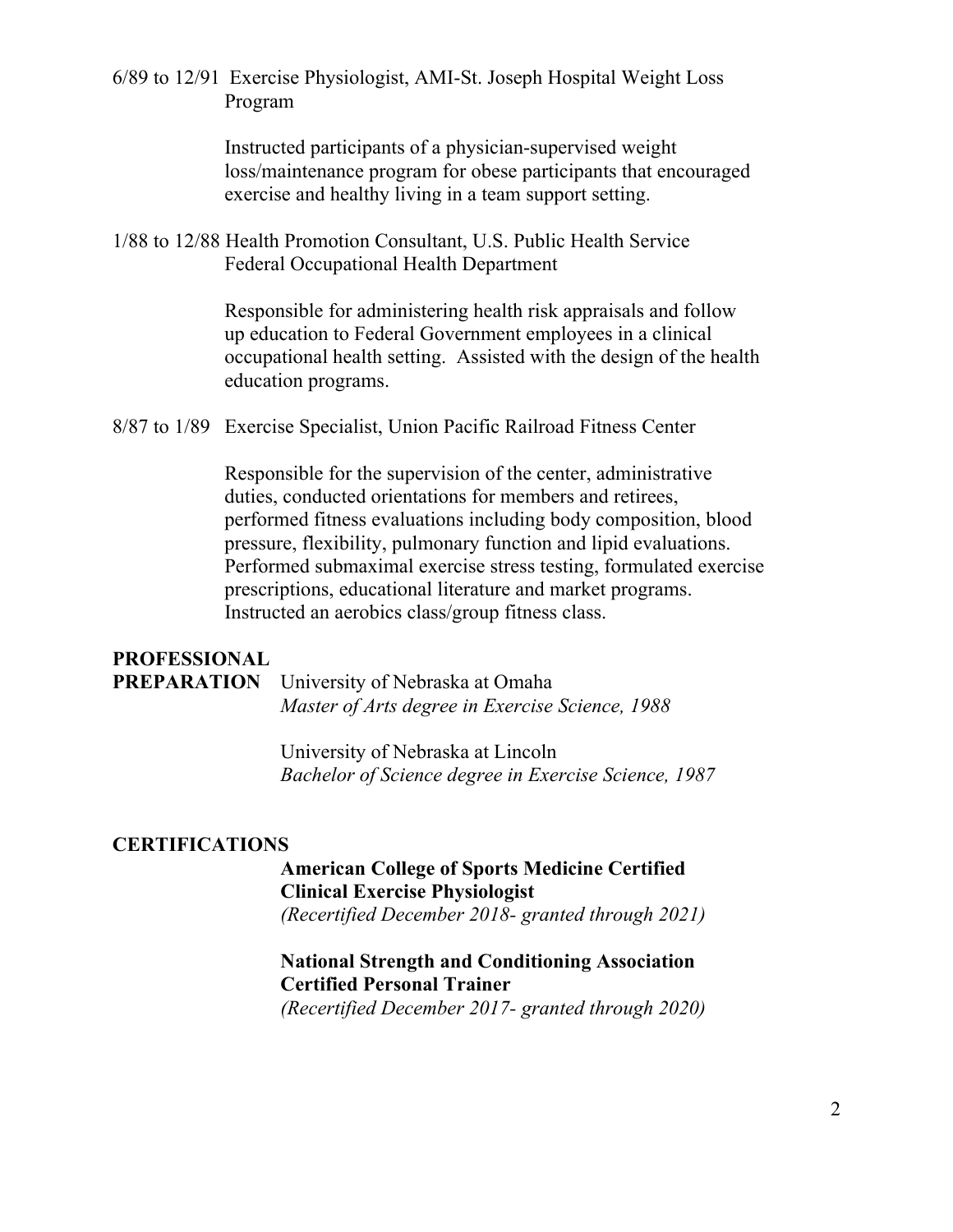#### **American Red Cross- First Responder CPR Certified: Adult, Child and Infant & AED instruction** *(Recertified through Feb. 2019)*

American Heart Association -Basic Cardiac Life Support (BCLS) Instructor Certified, (1989-2002) *Taught Adult, Child & Infant CPR courses to health professionals at CUMC and the local community*

# **PROFESSIONAL**

#### **MEMBERSHIPS American College of Sports Medicine Northland Chapter of the American College of Sports Medicine National Strength and Conditioning Association**

American Heart Association-Nebraska Affiliate (1988-1995) Nebraska Cardiovascular & Pulmonary Rehabilitation Network

#### **PROFESSIONAL ASSOCIATION OFFICES/COMMITTEES**

#### **American College of Sports Medicine ACSM Member, 1988-present**

Health /Fitness Instructor Certification Presenter/Examiner ACSM Health/Fitness Instructor Examiner (1993 to 2004) Development Chair and Planning Committee (1993 to 2002) Healthy People 2000 Representative

#### **Northland Chapter of the American College of Sports Medicine: Member, 1989-present**

#### **ACSM Northland Chapter Research Reviewer- present**

Executive Board, Nebraska Representative 1989-92, Development Chair 1991-93 Site Coordinator and Development Chair: ACSM Lecture Tour (1991 & 1994), Coordinator and Development Chair: Regional Conference "Exercise and the Elderly (1992)

#### **WorkWell (Lancaster County)/WELCOM (Douglas County)**

Speaker's Bureau-Cardiovascular Education, 2010-2012 -Selected as a Cardiovascular Education/Risk Factor Reduction Presenter as part of a United States Federal Grant awarded to the Nebraska Department of Health and administered through the Wellness Council of the Midlands

#### **American Heart Association AHA National Awareness Coalition Volunteer 2003- present**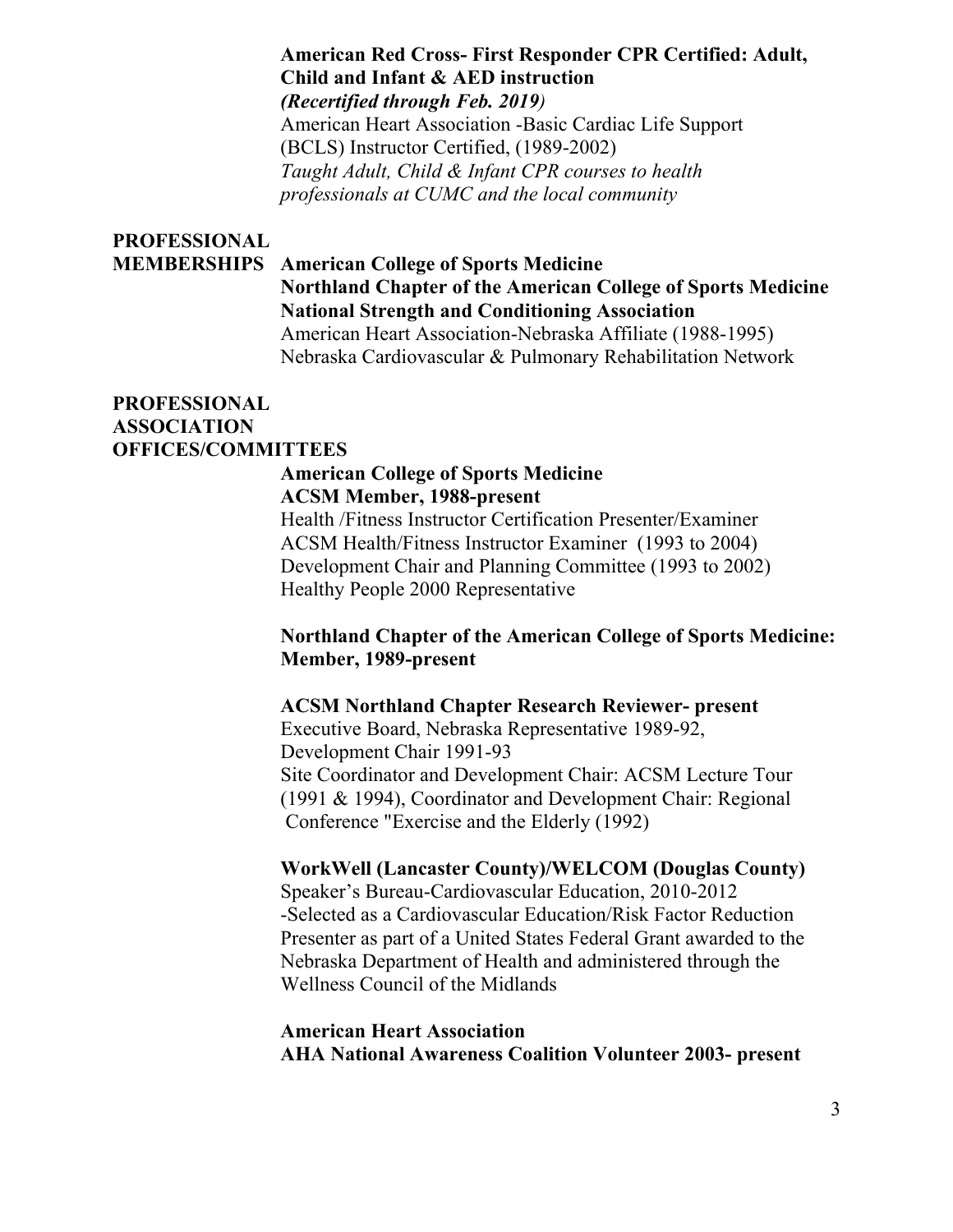American Heart Association- *Go Red for Women* Heart Expo Representative, September  $30<sup>th</sup> 2013$ 

**American Heart Association Speaker's Bureau 1989-present -***Promote Heart Disease Prevention though Heart Disease Awareness presentations and public forums*

#### **American Heart Association- Women and Heart Disease**  *"Go Red for Women"* **Volunteer/Presenter 2006-present**

#### **American Heart Association Public Relations Representative 1989- present** Radio/T.V. interviews, national print on AHA/Health-related topics and public appearances Operation HeartBeat Program Committee

#### **American Heart Walk Logistics Committee 1996-2016 Organize, Supervise Registration-Heart Walk**

American Heart Association Committees/Service Douglas County Program Committee, 1989-2003 American Heart Walk Team Captain 1996-2001 Douglas County Board of Directors, 1993-1999 Board of Directors Nominating Committee 1995-1999 Golf Scramble Committee, 1995-1998 Nebraska Affiliate Board of Directors, 1995-1998 Nebraska Affiliate Program Committee, 1993-1998 President, Douglas County Board of Directors, 1995-1997 Douglas County Program Chair (90 -93), Affiliate Volunteer selected to attend the National American Heart Association "Synergy" conference (1992) and the "Heart of Heart" Regional Training conference, Dallas, TX (1994) Affiliate Minority Task Force 1993-1994.

Nebraska Cardiovascular and Pulmonary Rehabilitation Network, Member 1988-1996 & 2004-2005

NCVPRN Executive Board 1991-1994, elected Secretary 1994-95 Program Chair (organized a five-state Regional conference) 93-94 Public Relations Chair 91-93,

American Association of Cardiovascular and Pulmonary Rehabilitation, Member 1988-1996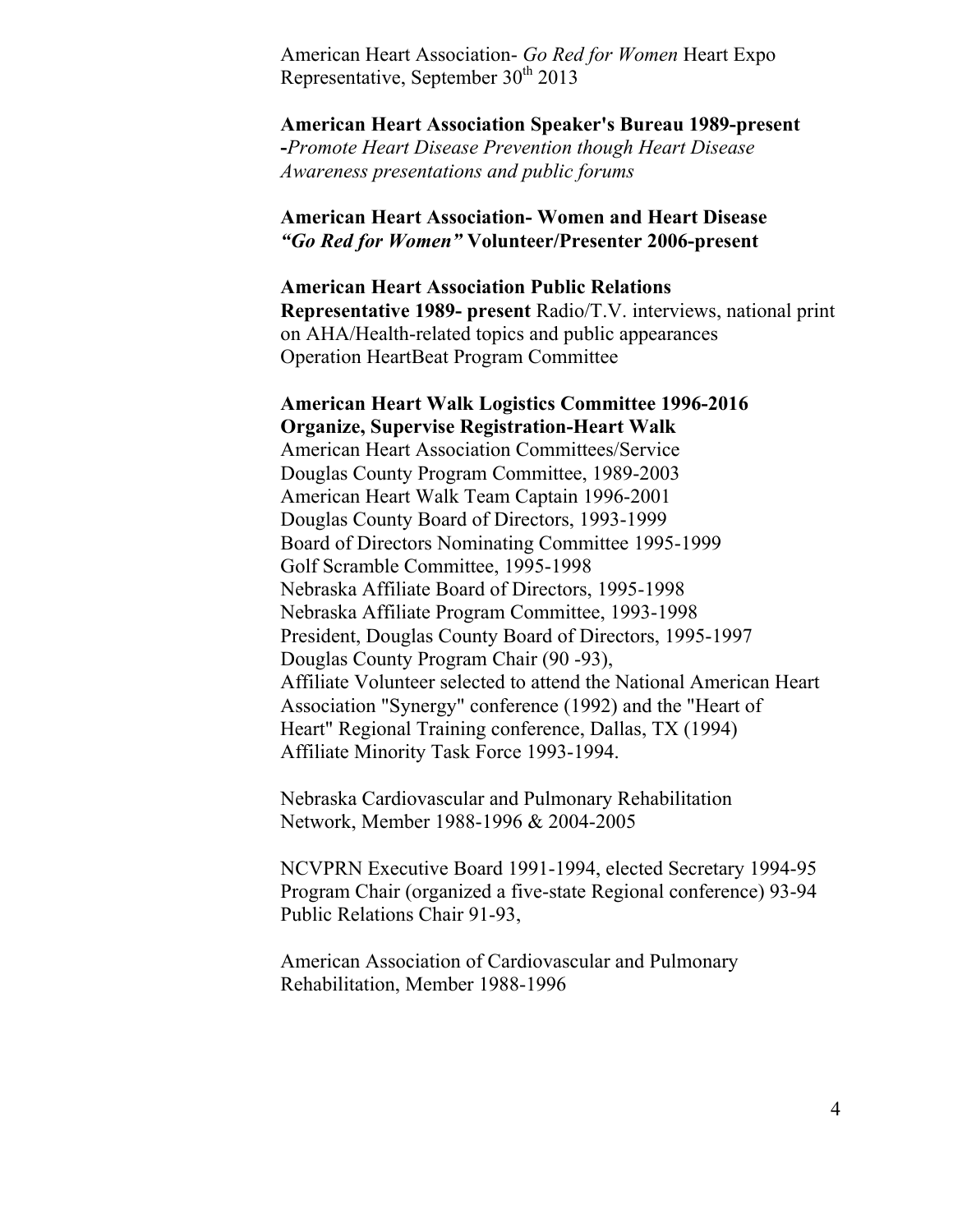#### **AWARDS/HONORS**

Creighton University- Distinguished Service Faculty Award, February 7, 2017

Wellness Council of the Midlands 2011 Light of Wellness – Leadership Award, November  $3<sup>rd</sup> 2011$ 

Creighton University SHINE Teaching Award Gamma Phi Beta Sorority, March 25<sup>th</sup> 2009

Creighton University: College of Arts and Sciences Dean's Award for Professional Excellence Non-Tenure Track Teaching, Febr, 2005

Women Educators, 2004-2005 Honors Edition Registry Recognized as "Who's Who Among Executive & Professional

American Heart Association Service Award, Board President, June 24, 1997

Received a "Letter of Commendation" at the Creighton Cardiac Center, June 27, 1994

Outstanding Service Award, Program, American Heart Association Nebraska Affiliate (1991-1993)

American Heart Association, Program Volunteer of the Year, June 4, 1993

#### **RESEARCH PUBLICATIONS (refereed journals):**

- Hamilton, L., Moore, G., Yee, J., Lanspa, S and Lambert, P. Markers of Intestinal Damage in Individuals with and without Obesity*, International Journal of Exercise Science*, submitted 2017, currently under revision.
- Eckerson, J.M., Bull, A.B, Moore, G.A., Baechle, T., Yee, J, Egan, S., Fischer, C., O'Brien, D., and Pulverenti, T. Acute Ingestion of Sugar-Free Red Bull Energy Drinks has no Effect on Upper Body Strength and Muscular Endurance in Resistance-Trained Men, *Journal of Strength and Conditioning Research.* 27(8):2248-2254, 2013
- Lenz, T.L, Gillespie, M.S, Skrabal, M.Z., Faulkner, M.A., Skradski, J.J., Ferguson, L.A., Pagenkemper, J.J., Moore, G.A. and Jorgensen, D.A. Using Employee Experts to offer an InterProfessional Diabetes Risk Reduction Program to Fellow Employees. *Journal of Interprofessional Care.* Sept.7, 2012.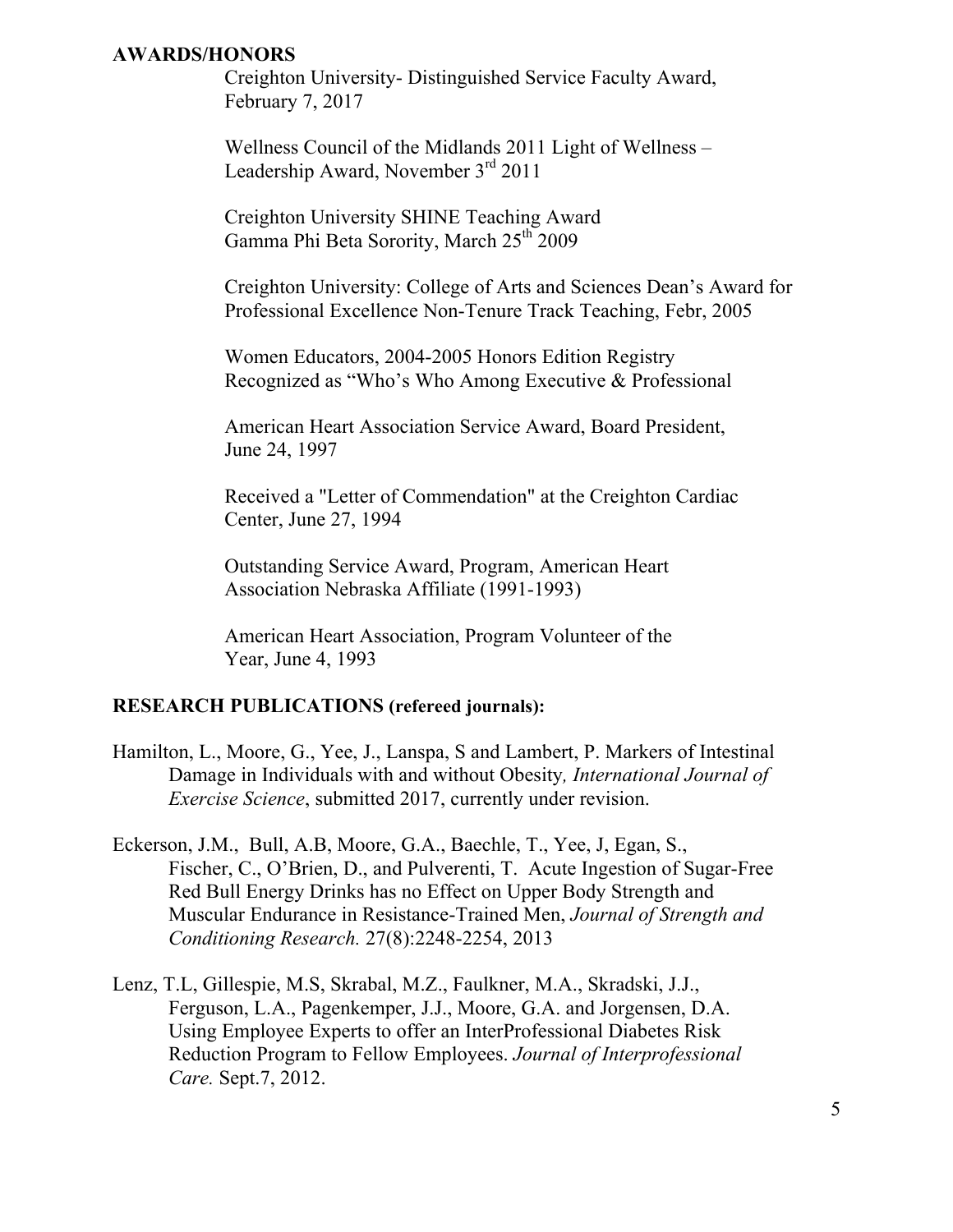- Eckerson, J.M., Bull, A. and Moore, G.A. Effect of 30 Days of Creatine Phosphate Supplementation with Phosphate Salt Supplementation on Anaerobic Working Capacity in Men. *Journal of Strength and Conditioning Research*. 22(3):826-832, 2008.
- Lambert, G.P, J.A. Lange, A.J. Bull, P.C. Pfeifer, J.M. Eckerson, and G.A. Moore. Fluid Restriction Increases GI Permeability *International Journal of Sports Medicine.* 29:194-198, 2008.
- Eckerson, J.M., J.R. Stout, G.A. Moore, N. Stone, K. Iwan, A. Gebauer, and R. Ginsberg. Effect of Creatine Phosphate Supplementation on Anaerobic Working Capacity and Body Weight in Men and Women. *Journal of Strength and Conditioning Research*. 19(4):756-763, 2005
- Eckerson, J.M., J.R. Stout, G.A. Moore, N.J. Stone, K. Nishimura, and K. Tamura. Effect of Two and Five Days of Creatine Loading on Anaerobic Working Capacity in Women. *Journal of Strength and Conditioning Research*, 18(1): 168-173, 2004.
- Stout, J., J.M. Eckerson, K. Ebersole, G. Moore, S. Perry, T. Housh, A. Bull, J. Cramer, and A. Batheja. Effect of Creatine Loading on Neuromuscular Fatigue Threshold. Journal of Applied Physiology 88:109-112, 2000.
- Stout, J., J. Eckerson, D. Noonan, G. Moore, and D. Cullen. Chronic Effects of Creatine Supplementation on Exercise Performance and Fat-Free Mass in Football Players During Resistance and Speed Training. *Nutrition Research*. 19:217-225,1999

#### **PUBLISHED RESEARCH ABSTRACTS/PRESENTATIONS:**

- Abigail Klick, Geri Moore, Stephen Lanspa and G. Patrick Lambert. Effect of Body Composition on Small Intestinal Permeability (Presented at Creighton University St. Albert's Day, Spring 2018).
- Eckerson, J., L. Riesberg, K. Serreyn, J. Yee, G. Moore, D. Katsavelis, E. Bredahl, K. Drescher, D. Fukuda, L. Kurata and B. Moon. The Effect of Creatine Supplementation on Upper Body Strength and Immune Function in Men. Medicine and Science in Sports and Exercise, Volume 49:5, June 2017. (Presented at the 2017 Annual American College of Sports Medicine Meeting, Denver, Colorado).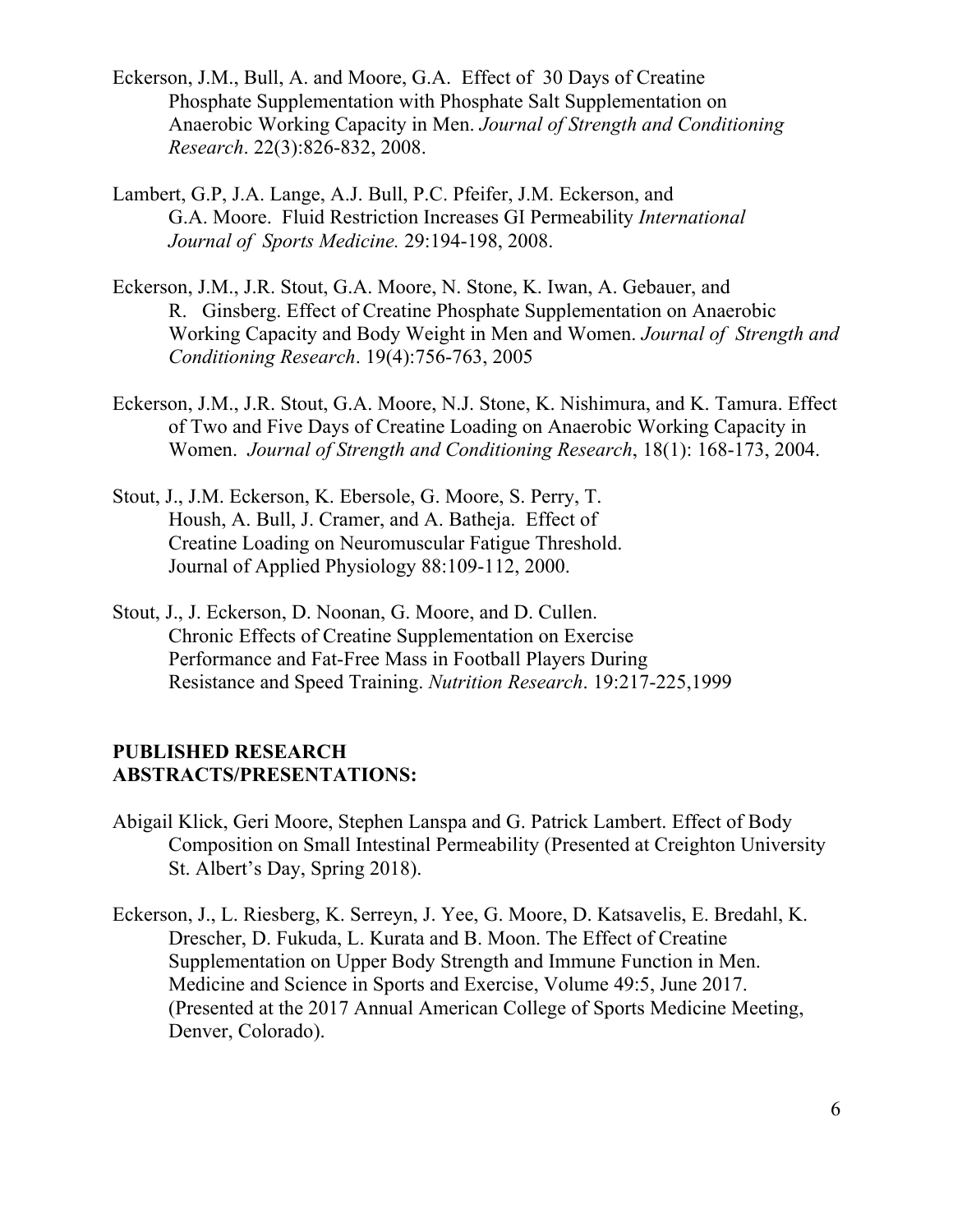- Lambert, G.P., S. Lanspa, G. Moore, and Yee, J. Obesity Does Not Alter Urinary Concentrations of Markers of Intenstinal Barrier Dysfunction. Haddix's President's Faculty Research Fund. University Research Day, March 2015.
	- Eckerson, J., A. Bull, G. Moore, T. Baechle, J. Yee, S. Egan, C. Fischer, D. O'Brien, and T. Pulverenti. The Effect of Sugar-Free Energy Drinks on Upper Body Strength and Muscular Endurance in Males. (Presented at the 2010 National Strength and Conditioning Annual Meeting, Orlando, FL).
	- Bull, A.J., J.M. Eckerson, T.S. Pulverenti, J.C. Yee, G.A. Moore, and C.J. Vacek. Reproducibility of a Simulated 20 Km Time Trial in Competitive Cyclists and Triathletes. (Accepted for presentation at the 2010 National Strength and Conditioning Annual Meeting, Orlando, FL).
	- Eckerson, J.M., A.J. Bull, G.A. Moore, J.C. Yee, and B.D. Roy. The Effect of Two Different Creatine Formulations on Skeletal Muscle Creatine Retention. *Medicine and Science in Sports and Exercise* 41(5):S321, 2009.
	- M. Healy, S. Ochi, S. Woita, S. Radniecki, J. Eckerson, A. Bull, G. Moore, J. Yee, L. Beisel, G. Holte, and S. Shirley. The Effect of Two Different Creatine Formulations on Strength and Power in Resistance Trained Men. Presentation at the 2008 National Strength and Conditioning Association Annual Meeting, Las Vegas, NV).
	- Bull, A.J, J.M. Eckerson, G.A. Moore, P.C. Pfeifer, and D.R. Obermiller. Employee Perceptions of Wellness Program Needs at a Midwestern University. *Medicine and Science in Sports and Exercise*. 38(5): S253, 2006. Presented at the American College of Sports Medicine Annual Meeting in Denver, CO (May 31-June 3 2006)
	- Bull, A.J., P.C. Pfeifer, J.M. Eckerson, G.A. Moore, and M. Joshi. The Effect of 5 Days of Calorie Free Creatine Supplementation on Repeated Sprint Cycling (Medicine and Science in Sports and Exercise. 37(5):S44, 2005).
	- Pfeifer, P.C., A.J. Bull, J.M. Eckerson, G.A. Moore, and M. Joshi. The Effect of 5 Days of Creatine Supplementation on Anaerobic Indices of a Wingate Test. (Medicine and Science in Sports and Exercise. 37(5): S44-45, 2005).
	- Eckerson, J.M., A.J. Bull, and G.A. Moore. The Effect of 30 Days of Creatine Phosphate Supplementation on Body Weight in Men. Medicine and Science in Sports and Exercise. 35(5):S217, 2003. American College of Sports Medicine Annual Meeting, San Francisco, CA
	- Bull, A.J., J.M. Eckerson, and G.A. Moore. Effect of 30 Days of Creatine Phosphate Supplementation on the Critical Power Test in Men. Medicine and Science in Sports and Exercise.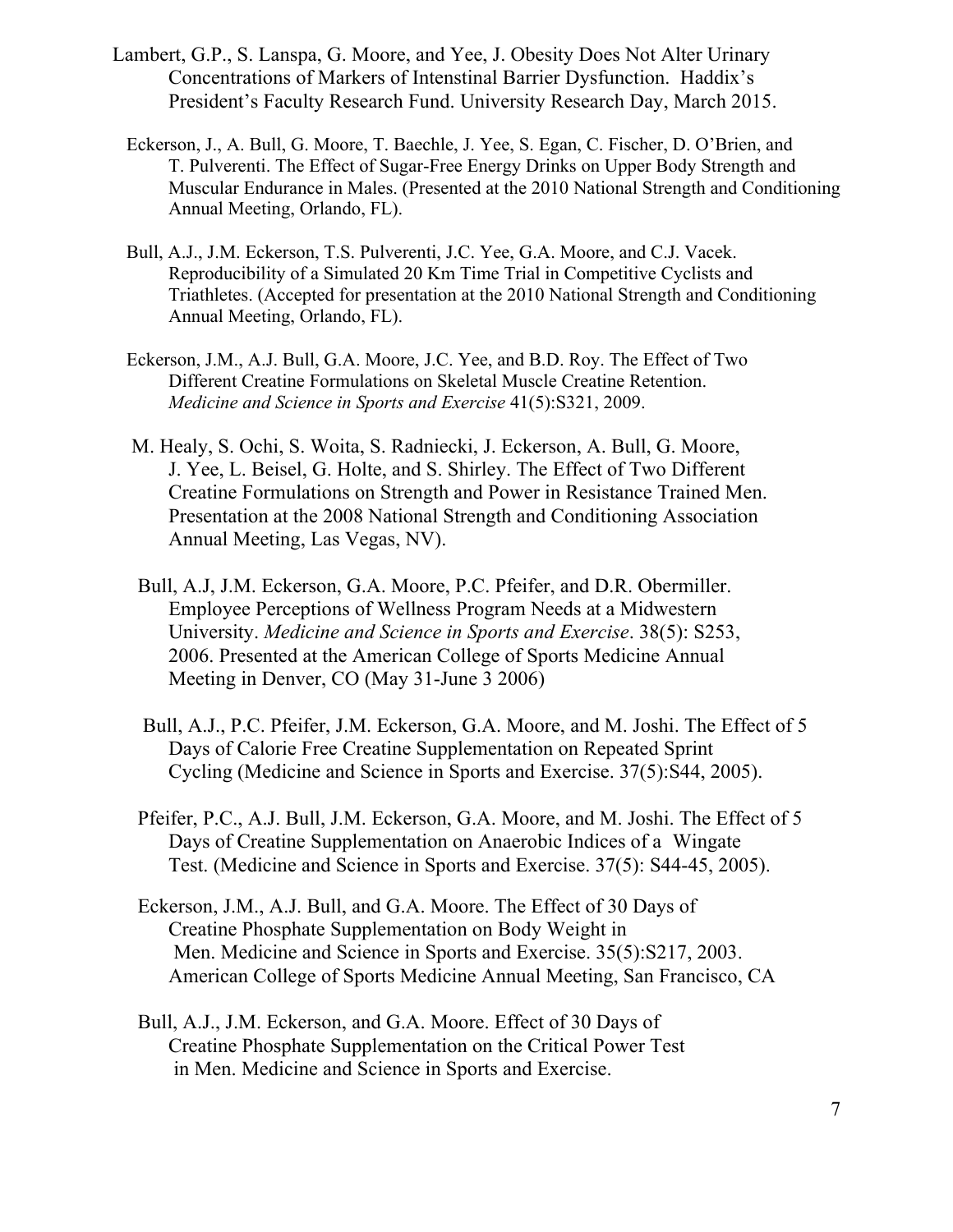35(5)S401, 2003. 2003 American College of Sports Medicine Annual Meeting, San Francisco, CA

- Eckerson, J., J. Stout, G. Moore, N. Stone, K. Iwan, A. Gebauer, and R. Ginsberg. The Effect of Creatine Phosphate Supplementation on Body Weight after Two and Six Days of Loading in Men, Presented at the 2002 National Strength and Conditioning Association Annual Meeting, Las Vegas, NV.
- Eckerson, J., J. Stout, G. Moore, N. Stone, K. Iwan, A. Gebauer, and R. Ginsberg. The Effect of Creatine Phosphate Loading on Anaerobic Working Capacity in Women. Medicine and Science in Sports and Exercise. 34(5):S232, 2002.
- Eckerson, J., J. Stout, G. Moore, J. Klein, M. Frazier, C. Chambers, and A. Posey. The Validity of the Tanita Body Fat Monitor/Scale for Estimating Percent Body Fat. Medicine and Science in Sports and Exercise. 33:S241,2001.
- Eckerson, J., J. Stout, G. Moore, N. Stone, K. Iwan, A. Gerbauer and R. Ginsberg. The Effect of Creatine Phosphate Supplementation on Anaerobic Working Capacity Following 2 and 6 days of Loading in Men. J. Strength and Cond. Res. 15(3): 392
- Eckerson, J., L.Bachle, D. Petzel, J. Stout, G. Moore, L. Albertson, S. Yokoyama. Reliability of a 1-H Performance Test in Physically Active Males. (Presentation at the 2000 American College of Sports Medicine Annual Meeting, Indianapolis, IN)
- Eckerson, J., J. Stout, G. Moore, K. Nishimura, K. Tamura, S. Swaney. The Effect of Creatine Supplementation on Anaerobic Work in Females Following Two and Five Days of Loading, (Presentation at the 2000 National Strength and Conditioning Association Annual Meeting, Orlando, FL).
- Eckerson, J., L. Bachle, L. Albertson, D. Petzel, J. Stout, G. Moore. Reliability of a 1-H Performance Test in Physically Active Females. Journal of Strength and Conditioning Research, 13(4):423,1999.
- Eckerson, J., J. Stout, G. Moore, T. Housh, and G. Johnson. Validity of Bioelectrical Impedance Equations for Estimating Fat-Free Weight in Lean Females. Medicine and Science in Sports and Exercise. 31 (5):S204, 1999. (1999 American College of SportsMedicine Annual Meeting, Seattle, WA)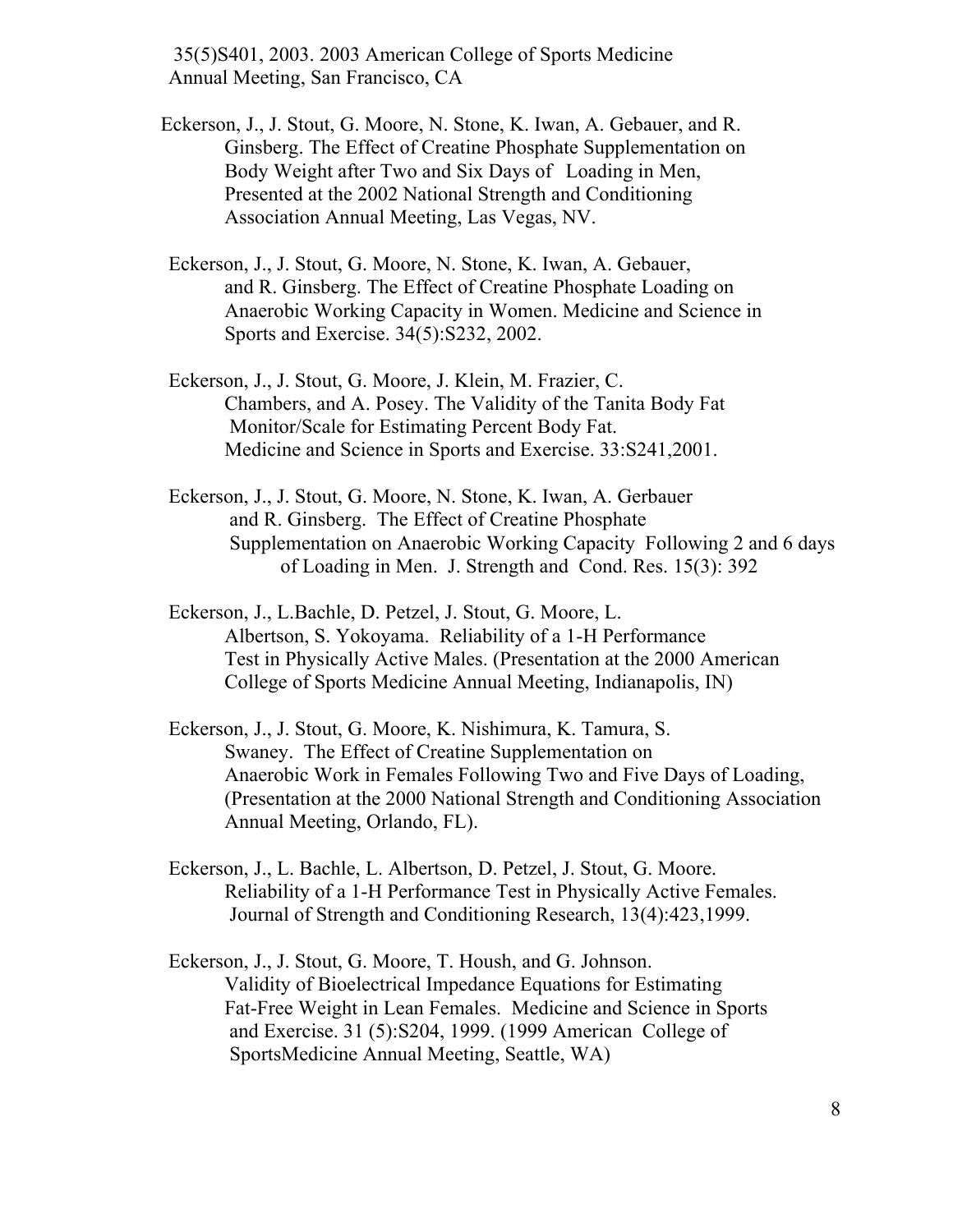- Stout, J., J. Eckerson, G. Moore, K. Ebersole, S. Perry, and A. Bull. The Effects of Creatine Loading on Neuromuscular Fatigue Threshold in Female Athletes, Medicine and Science in Sports and Exercise. 31(5):S204, 1999. (1999 ACSM Presentation -Annual Meeting, Seattle, WA)
- Stout, J., J. Eckerson, M. Jelinek, A. Haas, and G. Moore. Acute Effects of Neuro-Gain KickTM on Strength and Endurance in Female Athletes.(1998 National Strength and Conditioning Meeting, Nashville, TN)
- Eckerson, J., J. Stout, D. Cullen, G. Moore, D. Baumgartner, J. Yee, D. Johnson, and D. Noonan. Validity of Dual-Energy X-ray Absorptiometry for Assessing Changes in Fat-Free Weight. (1998 American College of Sports Medicine Annual Meeting, Orlando, FL).
- Eckerson, J., G. Moore, J. Stout, D. Noonan, D. Cullen, J. Yee, D. Baumgartner, and D. Johnson. Prediction of Percent Body Fat Using Dual-Energy X-Ray Absorptiometry, Bioelectrical Impedance Analysis, and Near-Infrared Interactance. Medicine and Science in Sports and Exercise, 29:S53, 1997. (1997 American College of Sports Medicine Annual Meeting, Denver, CO)
- Stout, J., J. Eckerson, D. Noonan, G. Moore, and D. Cullen. The Effects of a Supplement Designed to Augment Creatine Uptake on Exercise Performance and Fat-Free Mass in Football Players. Medicine and Science in Sports and Exercise, 29:S251, 1997. (1997 American College of Sports Medicine Annual Meeting, Denver, CO)
- J. Eckerson, J. Stout and G. Moore, C. Weber, and H. Mann. The Validity of Bioelectrical Impedance Analysis, Near-Infrared Interactance, and Skinfold Equations for Estimating Percent Fat in Females. Research Quarterly for Exercise and Sport. 68:A-51 (Suppl). 1997 American Alliance for Health, Physical Education, Recreation and Dance Annual Meeting, St. Louis, MO)

#### **NON-REFEREED PUBLICATIONS**

#### **CU on the Scale – Healthy Holiday Challenge Website and Blog, present: http://gmoorecu.wixsite.com/holidaychallenge**

Created, launched and maintain a multi-page website and monthly blog for participants in the annual weight loss challenge.

Howley, E.T. & Thompson. with G. Moore & Steeves (2017)\*. *Fitness Professional's Handbook Instructor Guide*, *7th edition.* Champaign, IL: Human Kinetics. (\*Author - Online Instructor Guide & Ancillary Materials)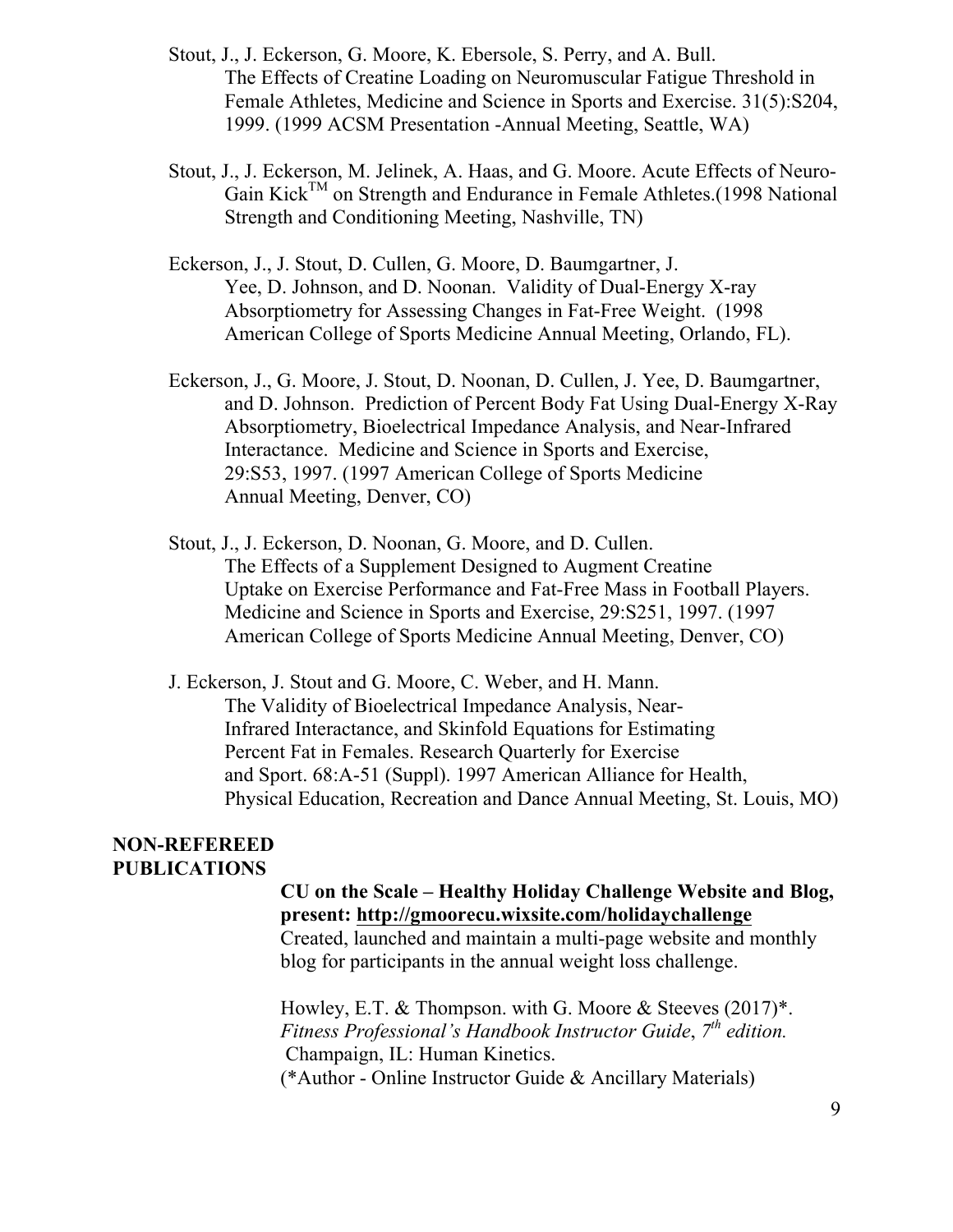Consumers Digest, March 2014, Interviewed/Contributed to the article, "Health Club Memberships", Print & Online Edition

Howley, E.T. & Thompson. with G. Moore (2012). *Fitness Professional's Handbook Instructor Guide*, *6th edition.* Champaign, IL: Human Kinetics. (Author - Online Instructor Guide & Ancillary Materials)

**Health and Fitness media spokesperson & representative for the CU Department of Exercise Science & Pre-Health Professions - Exercise Testing and Training Laboratory**  Interviews/Contributions to Omaha World Herald Living Section, HealthWise Magazine, Creighton Magazine, Creightonian, 2001-present

Creighton Magazine (print/online article interview contribution): 2016: Feature Story: *Stress!* https://www.creighton.edu/creightonmagazine/2016sprfeaturestress/

CU On the Scale! Fox42 News Interview and Feature Story, Creighton University Admissions) CU on the Scale! feature article: November 2009, Creightonian; CU Media Alert: April 3rd 2009 Exercise Science Major's Club Field Day)

Moore, G,, Yee, J., Egan, S (2008). Human Performance Fitness Testing Laboratory: Flexibility Handout (created an educational handout with photos  $&$  descriptions) for students and clients

Howley, E.T. & Franks, B.D. with G. Moore (2007). *Fitness Professional's Handbook Instructor Guide*, *5th edition.* Champaign, IL: Human Kinetics.(Author - Online Instructor Guide & Ancillary Materials)

CU Human Performance Laboratory featured in web article based on personal interview posted on Find Your Detour, http://www.findyourdetour.com, Oct. 2007.

Omaha World Herald, HealthWise Magazine- Saturday, Dec. 8<sup>th</sup> 2007 on Exercise Programming, Safety and Exercise Equipment

Nebraska State Plan for Cardiovascular Disease Prevention (Task Force that assisted in writing and editing the State Plan)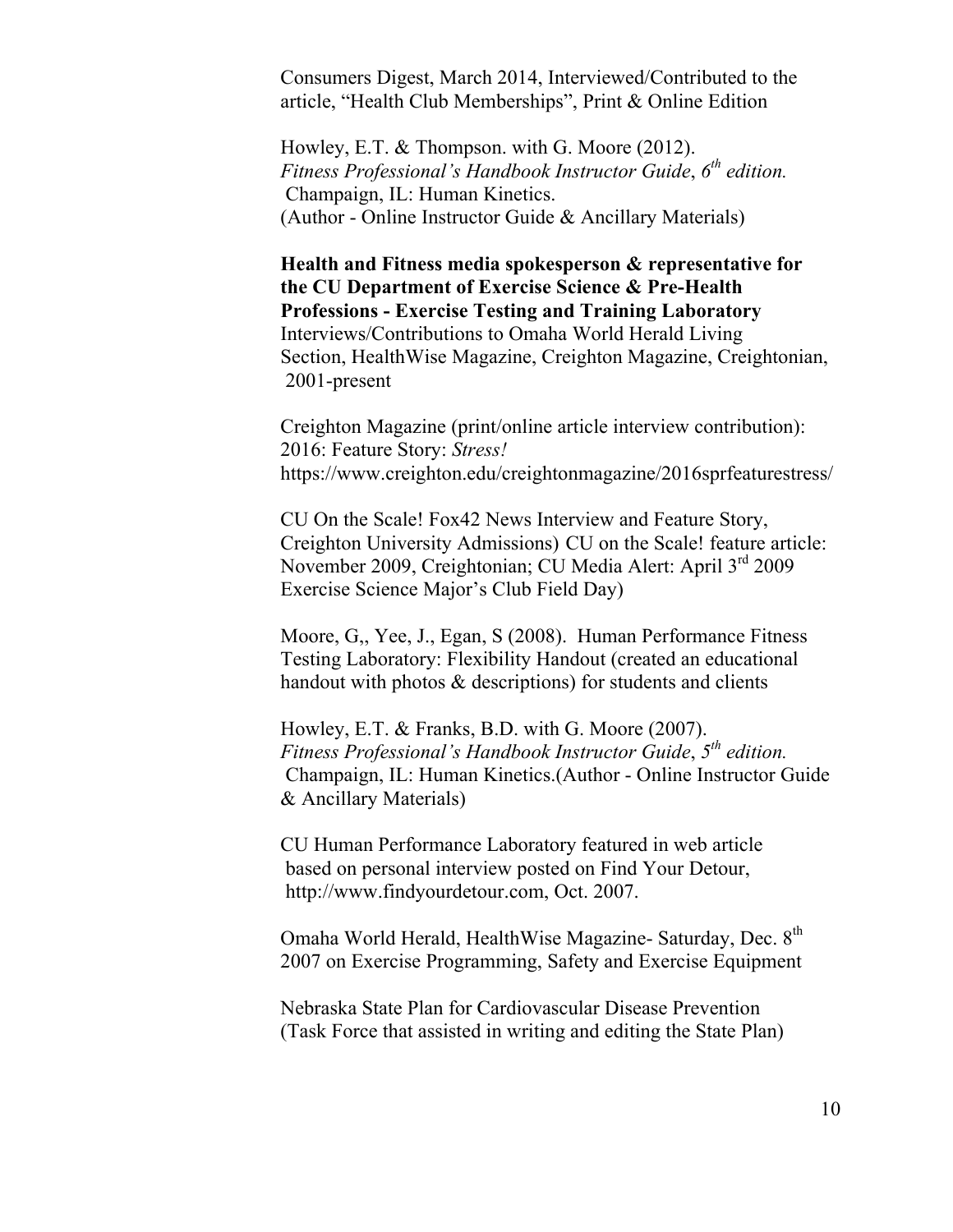"Aerobic Exercise Prescription" addendum to the Essentials of Personal Training Symposium Workbook, Phoenix, Arizona, June 1995

# **FACULTY**

#### **DEVELOPMENT Jesuit Higher Education Seminar, September 2018 – April 2019** Sponsored by the Office of the Vice Provost for Mission and Ministry designed to deepen faculty members' understanding of the Catholic Jesuit Mission of Creighton University.

**CITI Health Information Privacy and Security (HIPS) for Clinical Investigators**, August 19, 2018 – August 18, 2021

#### **Creighton University Cyber-Security Training Update 4/2018**

**Creighton University Security Training**, 4/14/2017

#### **Campus Labs Training for IDEA Online Teaching Evaluations**, November 18, 2015

Creighton University College of Arts and Sciences Mission Catalyst Faculty Workshop: "Mission and the Ignatian Charisms", February 17, 2017

**Qualtrics/BlueQ Survey Training,** May 7, 2015 Instructional training on the new BlueQ Survey Tool

#### **Student Organization Online Moderator Training, 2014 (renewed Fall 2017- Fall 2020)**

Required online moderator training and examination renewed every three years

#### **Collaborative Institutional Training (CITI) IRB Certified CITI Courses/Online Exams**

-Human Research/Biomedical Research/Refresher Course, Jan. 2017 -CITI-Conflict of Interest /Refresher Course Jan. 2017 -Responsible and Ethical Conduct of Research Course CITI Refresher Course Completed, Fall 2015/ Nov. 2007/Oct 2004

**Preventing Discrimination & Violence Training/Working with Children & Vulnerable Adults** Online Course Completion, December 2014-2017

**Creighton University, Experience Series Technology Program Faculty Moderator**, 2012-2013 -Develop and moderate a technology enrichment program for Creighton University faculty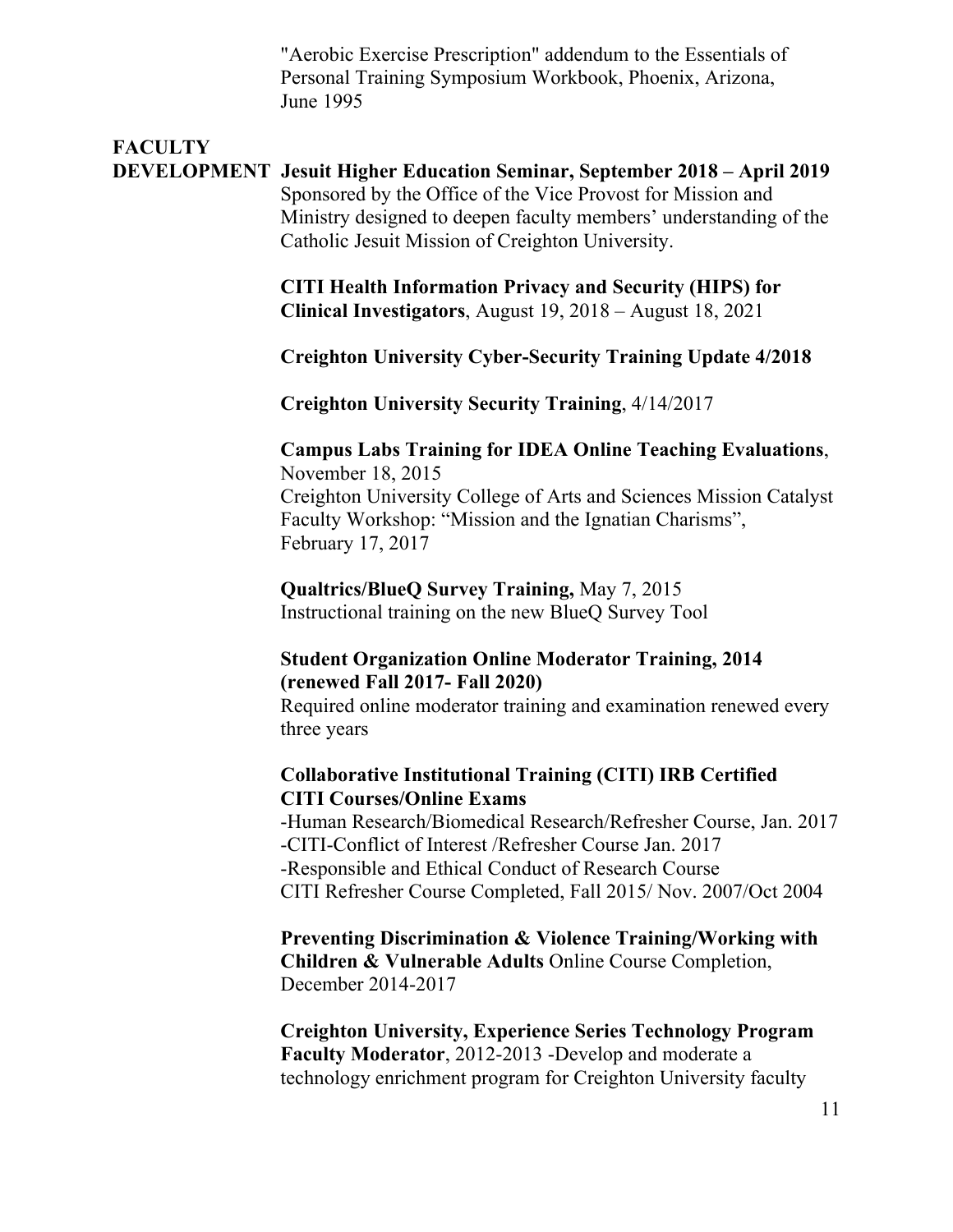**Creighton University iPad Project**, Sept. 2010- Dec. 2011 Selected to participate in a collaborative effort to explore possible iPad technology applications/innovations to enhance student learning, teaching, patient care and research

**TYPO 3 Training** (2006) Typo Ver.4.4 Upgrade, 2010-2011 Website Management Program Training and Updates for Department Website Editors

**BOD-POD Training** Completed, September 2010 Completed BOD-POD (Air Displacement Plethysomography Training hosted by Life Measurement Incorporated.

**Research Compliance: Mandatory Disclosure Requirements Trainin**g, January 18, 2006, Creighton University, Criss III

**Creighton University, Academic Development & Technology Center eFellow**, May – September 2005

Computer Technology Development and Training Fellowship Focuses on multi-media integration in the classroom and laboratory

#### **The Experience Series- Faculty Moderator ADATC (CeLAI)** May 2012- September 2013

Collaborate with The Center for Academic Technology staff to develop curriculum for the faculty-led program that explores the use of technology to enhance teaching & research as well as encourage collaboration for faculty enrolled in the series that included: collaboration tools, blogs, google apps, social media, survey instruments, mobile devices, ipads, photography, audio, video and lecture capture

#### **REVIEWER Northland Chapter of the American College of Sports Medicine Student Research Review Committee**, **1993-present**

Wolter, Kluwer Health, Lippincott Williams & Wilkins Reviewer: ACSM's Guidelines for Exercise Testing and Prescription Proposal Reviewer, November 2014

Wolter, Kluwer Health, Lippincott Williams & Wilkins Reviewer: Total Fitness Assessment Online Tool, February, 2014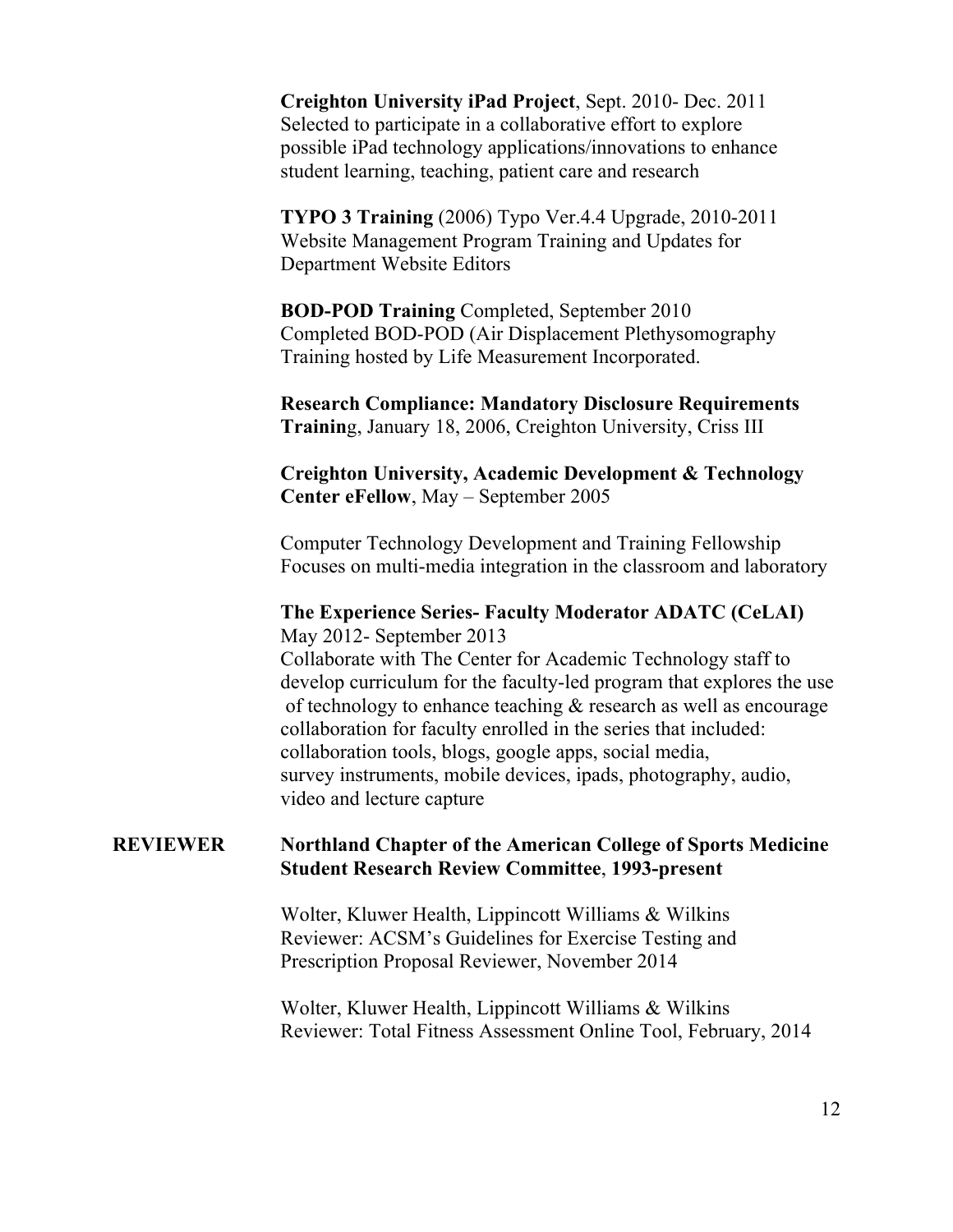Human Kinetics, Textbook Review: Exercise Prescription: A Case Study Approach to the ACSM Guidelines,  $2<sup>nd</sup>$  ed. by David Swain and Brian Leutholtz, 2005

Lippincott Williams & Wilkins, Textbook manuscript: *Essentials of Exercise Physiology, 3rd edition:* McKardle, Katch & Katch 2004-2005

Mindleaders and elementK Internet Server Review: DoIT Educational Review (participation in online computer program review of potential products/services for CU for possible University usage of internet educational services, April 2004

Lippincott Williams & Wilkins, Textbook manuscript: Exercise Physiology: Basis of Human Movement in Health and Disease, edited by Stanley Brown, Ph.D. 2001-2003

Benjamin Cummings Health & Kinesiology, 2003 Interactive Physiology CD-ROM, a learning tool included with the text Exercise Physiology for Health, Fitness and Performance, March 2002

Benjamin Cummings Health & Kinesiology, Internet Exercise Physiology Website Review, 2002

American Heart Association Nebraska Affiliate Reviewer for Non-Standard Program & Nursing Research Grants, 1991-1998.

# **GRANTS &**

**FELLOWSHIPS** Dr. George F. Haddix President's Faculty Research Fund (Research Personnel, Funded for Research in 2014-2015)

> LB692-CTS, Effects of Creatine Supplementation on Immune System Function, June 2012 – June 2014, \$50,000 (Co-Investigator, Funded)

> American Diabetes Association Innovation Grant, 'The Effect of a Culturally Appropriate Wellness Intervention Program on Type 2 Diabetes Risk Factors in Native American College Students', 2010, \$97,417 (Co-Investigator, Not Funded)

Fortress Systems International, The Effect of Beta-Alanine and Phosphorus Supplementation on Anaerobic Exercise Performance, 2007, \$12,748 (Co-Investigator, Not Funded)

Creighton University eFellowship Mentor to Dr. Judy Gale 2005-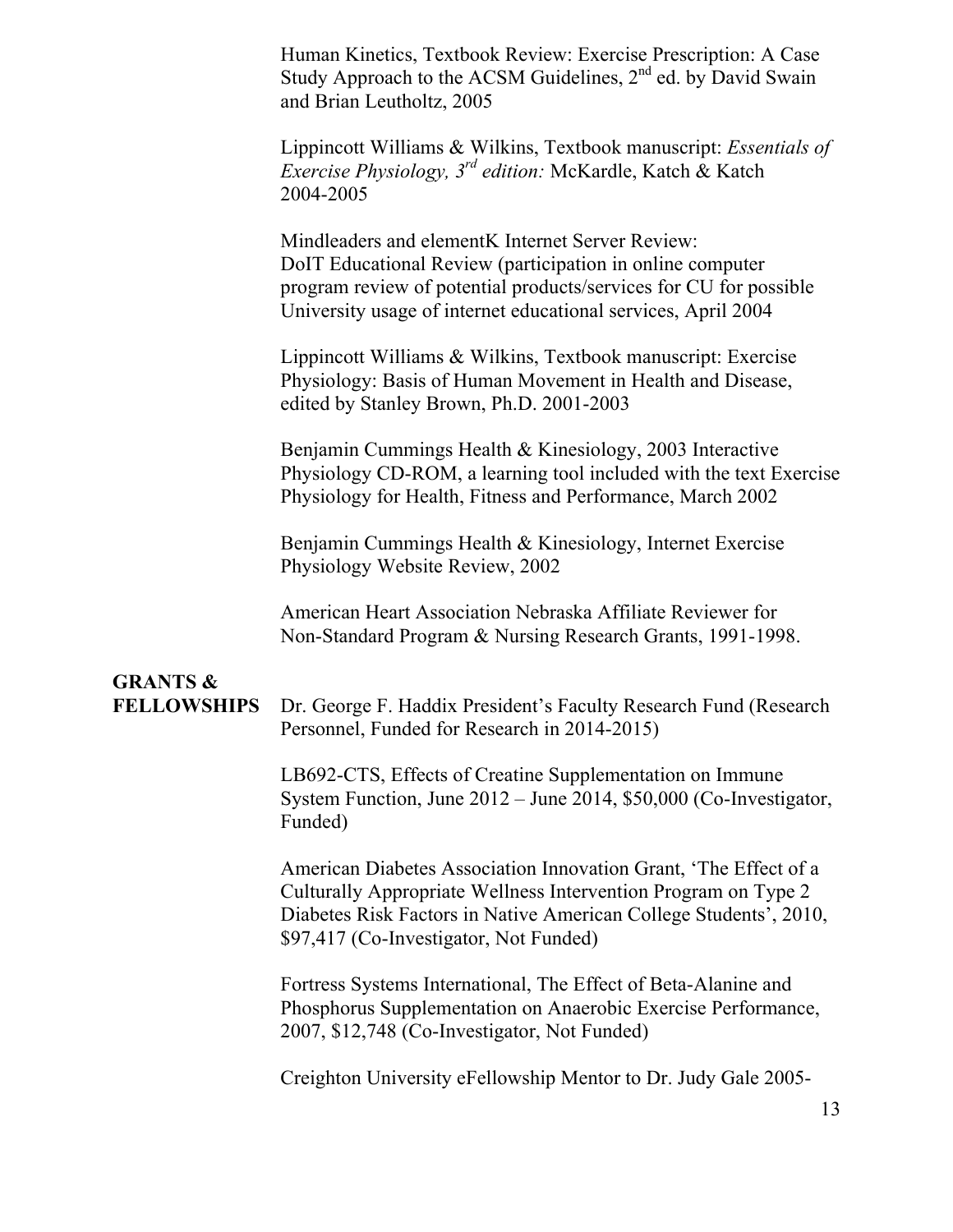2006, held regular meetings with mentee, assisted with projects with current eFellow, Creighton University eFellowship (Summer 2005)

Numico Research, Effect of 30-day Supplementation of Creatine Phosphate on Anaerobic Working Capacity in Men, 2001, \$10,800 (Co-Investigator, Funded)

Numico Research, Effect of Creatine Phosphate Supplementation on Anaerobic Working Capacity in Males and Females, 2000, \$9,150 (Co- Investigator, Funded).

American College of Sports Medicine Foundation Grant, Effects of Resistance Training on Older - Elderly Cardiac Patients, 1999, \$15,000 (Co-Investigator, Not Funded). St. Joseph Hospital Service League, Pediatric CPR and Safety Courses, 1996, \$4000.00, (Funded).

#### **PRESENTATIONS**

#### **American Heart Association- "Heart Healthy Living" Grand Reserve Retirement Facility, Elkhorn, NE May 22, 2018**

Take Charge of Your Heart Health- American Heart Association Heart Attack Awareness, Hotel RL- Omaha, February 15, 2017

Wellness Council Healthy Luncheon Series Staying Active During the Winter, December 13, 2016

Weight Training/Aerobic Training and Fitness Trackers "Wellness Council Health Luncheon Series" Presentation with Jen Yee for Creighton University Employees, March 24, 2015

"Choose to Lose" ConAgra WebEx Webinar Presentation, BodPod Assessment & Weight Loss Tips, February 27, 2015

Gearing Up for the Holidays, Holiday Tips Roundtable Presentation for Creighton University Employees, November  $20^{th}$  2012

Experience Series Presentation, Breakfast Bytes Presentation, The Center for Academic Technology, Nov. 15<sup>th</sup> 2012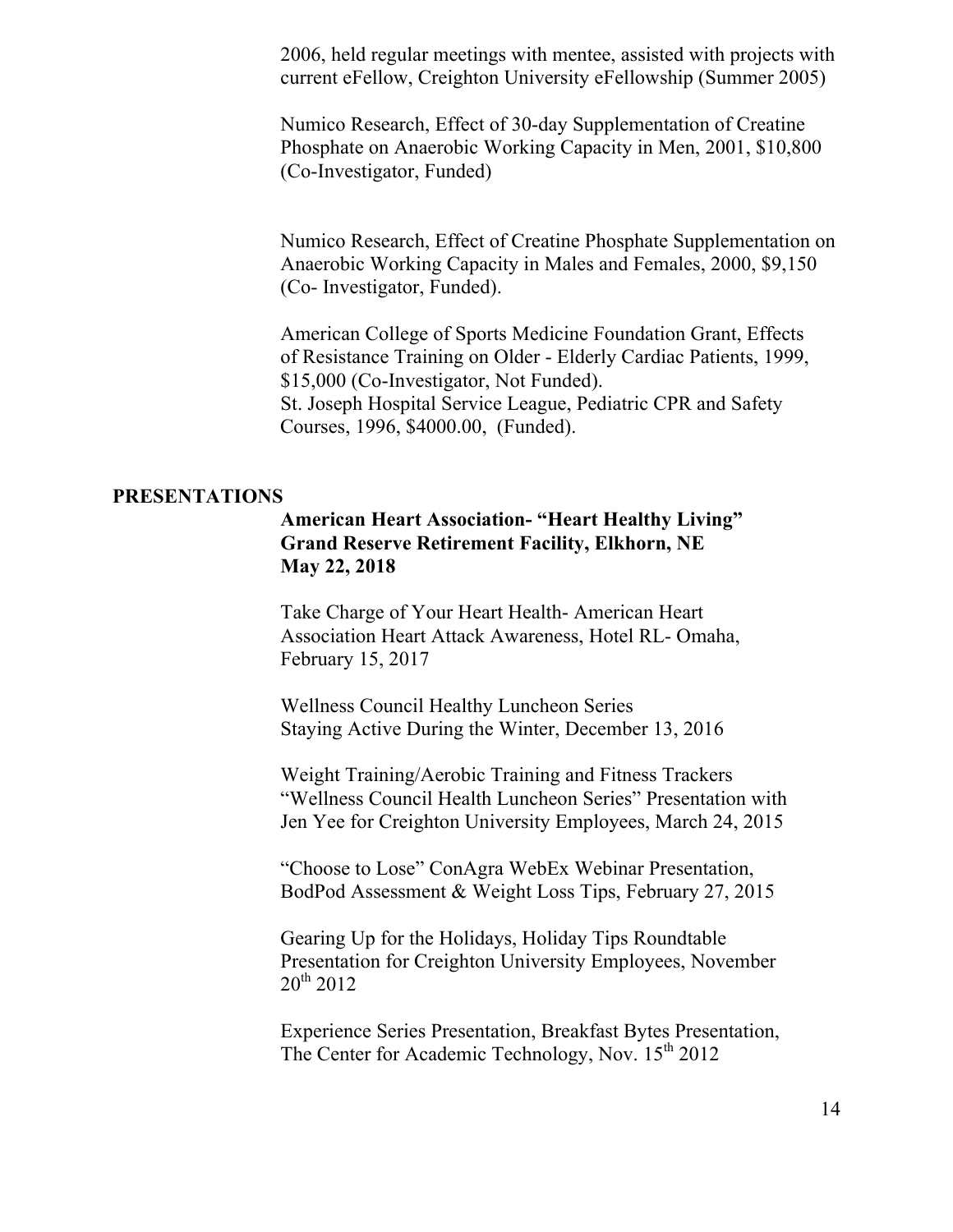Team Coaching Tips, Presentation to participants in the CU on the Scale Weight Loss Challenge at Creighton University, Nov. 2<sup>nd</sup> 2012

CU ACTIVE! Resistance Training/Home Exercise Program Presenters: Jen Yee, Geri Moore, Kelsey Blunck & Michaela Spenceri, December  $2<sup>nd</sup> 2011$ 

Physical Activity and Cardiovascular Disease Creighton University Cardiovascular Risk Reduction Program Creighton Cardiac Center, April 15<sup>th</sup> 2009

Heart Health for Women Seminar, University of Nebraska-Omaha, Chancellor's Commission on the Status of Women (CCSW) Lecture Series, February 28<sup>th</sup> 2007.

Women's Heart Health Presentation/Luncheon, Creighton University: Women's History Month Event, March 19<sup>th</sup> 2007.

Participant Workshop: CU on the Scale Weight Loss Challenge: Weight Loss Tips for Success, Creighton University, Kiewit Fitness Center Classroom 148, November 10<sup>th</sup> 2006

Women in Higher Education Leadership Annual Conference, University of Nebraska, Omaha, Nebraska, "Women and Heart Disease Awareness", March 31<sup>st</sup> 2006

American College of Sports Medicine Health/Fitness Instructor Workshop, Pre-Activity Screening: Risk Factors and Stratification May 2005

Introduction to Computer Technology Shopping, Fall 2005 Dept.of Exercise Science and Athletic Training Lecture/CD-ROM

Resistance Training with Elastic Bands, *CU on the Scale* Weight Loss Challenge, Fall 2005 (presented with Jen Yee)

Weight Loss Tips for Success, *CU on the Scale* Weight Loss Challenge (weight loss contest for Creighton employees, 2004

Exercise Prescription Considerations for Older Adults, Friendship Program: Adult Care Center, Omaha, NE, March 2004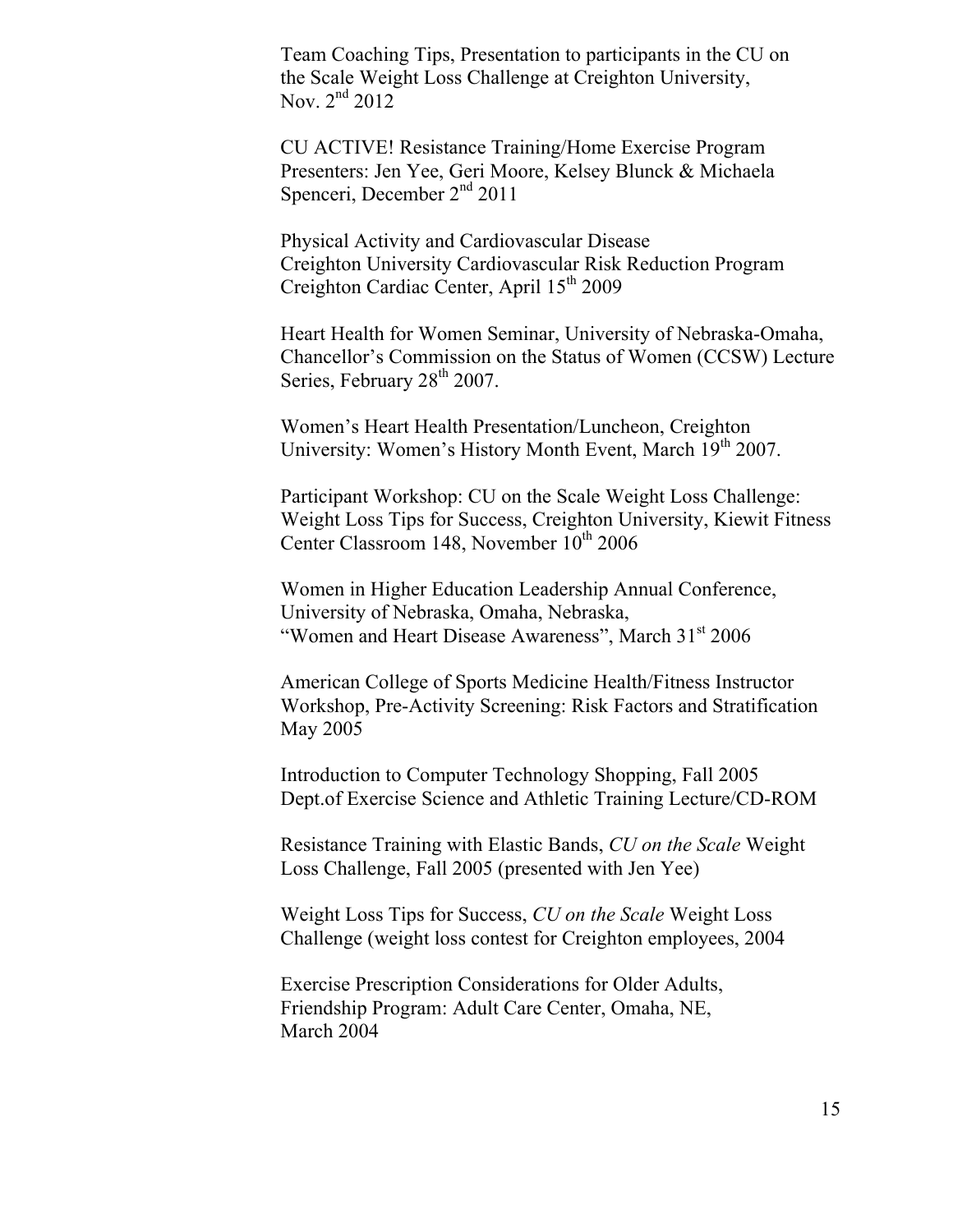American College of Sports Medicine Health/Fitness Instructor Workshop, Pre-Activity Screening: Risk Factors and Stratification May 2004

American Heart Association Heart Healthy Presentation- Risk Factors and Emergency Procedures/Automatic Defibrillator, United Parcel Service, Bring your Child to Work Day (8-12 yr. old children), April 24, 2003

American College of Sports Medicine Health Fitness Instructor Certification Workshop, "Exercise Considerations for Special Populations, May, 2003

Case Studies in Exercise Testing/Prescription, ACSM Health/Fitness Instructor Workshop, May 2003

Exercise Prescription in Special Populations, The Friendship Program, April 2002 Continuing Education Presentation for Medical Personnel at the Friendship Program Facility.

"Exercise and Fluid Intake" Radio Interview-Public Broadcast Midwest- 5 state region, American Heart Association representative, June 25, 2002

Auxillary Presentation, "Women & Resistance Training", 1998

Women's Organization/Mary Our Queen, **"**Women and Exercise Programming", 1998

American College of Sports Medicine Health Fitness Instructor Certification Workshop, "Exercise Considerations for Special Populations", May, 2002-1998

Risk Stratification, ACSM Health/Fitness Instructor Workshop, May 2000-2002

Case Studies in Exercise Testing/Prescription, ACSM Health/Fitness Instructor Workshop, May 2002-00

Creighton University, Sponsor: Child Development Center Parent Advisory Program, "Nutrition and Exercise for Children", April 28, 1997

Creighton University Wellness Council, "Exercise Goals for 1997: Have you Started Yet?", Febr. 27,1997. Creighton University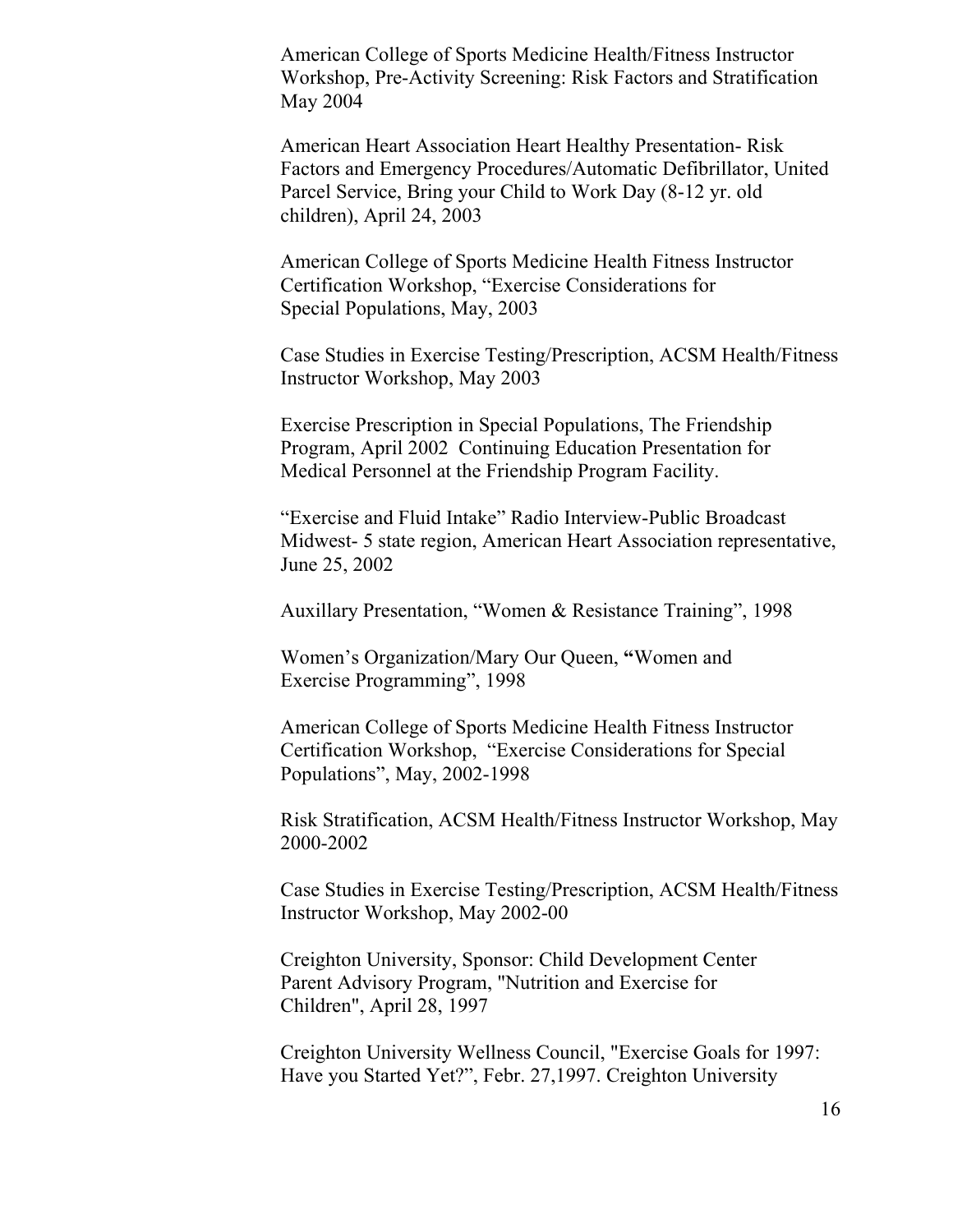Tenth Region VII Cardiovascular Disease Risk Reduction Conference, American Heart Association, Omaha, NE June 13, 1996

BoysTown National Research Hospital's Science and Math program for Gifted Hearing and Deaf Youth, July 27 and Aug. 17, 1995, Omaha, NE," Benefit of Aerobic Exercise to the Cardiovascular System"

Nebraska Cardiovascular and Pulmonary Rehabilitation Network Annual Conference Roundtable Presentation, "The Importance of Certification", March 5,1993

Northland Chapter of the American College of Sports Medicine Annual Spring Meeting, Omaha, NE, "Update on Healthy People 2000", April 24, 1992

Nebraska Association for HPERD Annual Meeting, "Professional Opportunities in Exercise Science: Cardiac Rehabilitation"

#### **SERVICE TO THE**

**UNIVERSITY/ Mission Catalyst Committee Member, 2014-Present COLLEGE** Serves to facilitate reflection on, and implementation of Creighton's **of ARTS** Jesuit Catholic Mission at the department, CCAS and University **& SCIENCES**

> **Mission Catalyst Steering Committee Member, 2017-present** Helps to decide the priorities and order of events for the committee

Mission Catalyst/Welcome the Stranger Committee Member, Creighton University, December, 2016 Helped to plan, organize and promote the final Year of Mercy event. Assisted with the collection of "most needed items" to benefit the Lutheran Family Services Refugee program.

**Creighton University- Faculty/Staff Letter writing/Calling Campaign for Admitted Students, January 2017- January 2019** Participated in the letter writing campaign and outreach calling to admitted students.

**College of Arts and Sciences: Careers for Arts & Sciences Majors: Unlimited Opportunities Creighton University, February 22, 2018** Coordinated the EXS Department Alumni presentation program for current students exploring career/professional school options. Program attendance: 173 students.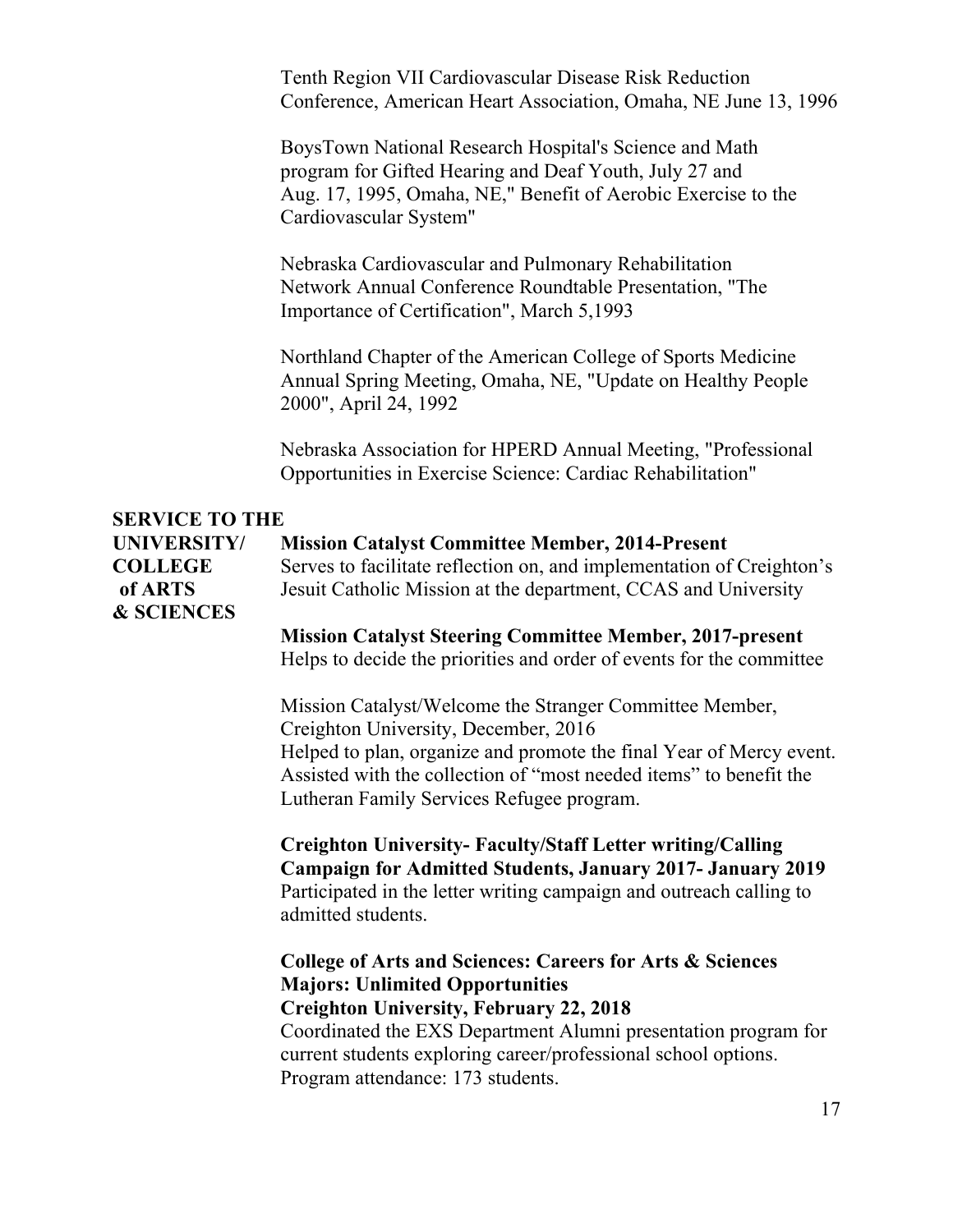#### **College of Arts and Sciences: Unlimited Opportunities Creighton University, February 21, 2017**

Coordinated the EXS Department Alumni representative for current students exploring career/professional school options

#### **College of Arts and Sciences: Unlimited Opportunities Creighton University, February 22, 2016**

Coordinated the EXS Department Alumni presentation program for current students exploring career/professional school options

#### **College of Arts and Sciences: Dean's Fellows Program Interviews, February, 2016**

Conducted phone interviews and follow-up with prospective Dean's Fellows students.

#### **DoIT Customer Relationship Management Committee, February 2016-2017**

Serve as an advisory board representative and help to develop a vision and actionable goals for Creighton University communications, web and relationship management technologies.

#### **Mission Catalyst/Martin Luther King Committee Liaison, January, 2016**

Helped to promote the Martin Luther King Week events as part of the Year of Mercy events at Creighton University

## **Calling All Jays Program**, Department of Residence Life at

Creighton University, September 29, 2014 Meet with freshman residents and Resident Advisors and answer questions and get to know students in an effort to increase student retention at Creighton University.

#### **Holiday Spirit Project -Department Coordinator 2007- 2016**

Help to coordinate the Holiday Spirit project with department faculty and the student major's club. 2016 Project: Lutheran Family Services, 2015 Project: Siena Francis, 2014 Project: Omaha Heart Ministry Center. 2013 Project: Fulfill a Cancer patient's wish at Children's Hospital. 2007-2012: Adopt-A-Family/Family-to-Family.

### **Creighton University Bereavement Ministry Member (2005 present) & Bereavement Ministry Team Leader (2018-present) Creighton University Collaborative Ministry**

As a Team Leader, I coordinate the monthly volunteers and assign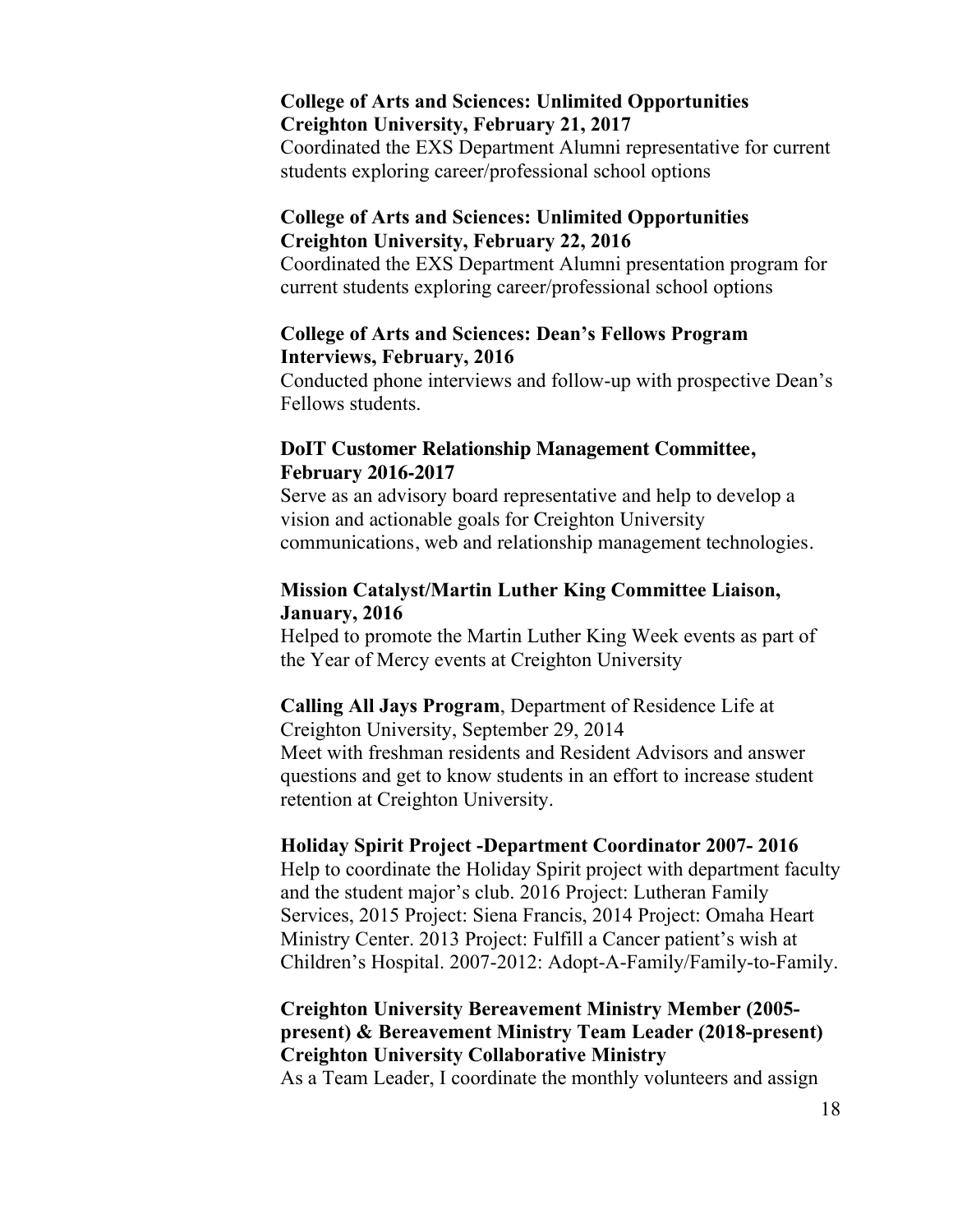visits and deliver comfort gifts to the team. As a Ministry Member, I support and comfort the Creighton community by visiting and praying for those who have suffered the loss of a family member.

#### **Creighton University Wellness Council Member, 1995 to present** Attend monthly meetings to help promote health and wellness for the entire Creighton community**.**

**Creighton University Wellness Program - Wellness Champion, 2010- present** Serve as an ambassador for the Creighton's Employee Wellness Program by helping to market and encourage participation in the various Wellness Programs.

#### **Creighton University Wellness Program- Wellness Calendar & Culture Subcommittee, Fall 2018 – present**

Help to create a monthly University Wellness Calendar and assist with promoting a healthy culture at Creighton University through wellness publications and a health and wellness book club.

#### **Creighton University Wellness Program- Healthy Dining Subcommittee, 2016-2018**

Support and encourage healthy dining initiatives on campus and promote health and wellness to the entire Creighton community.

#### **Creighton University Wellness Website Subcommittee Chair,**

**2007 - 2016** - design/develop the website and organize committee training/activities using TYPO system

#### **Creighton University Knitting and Crochet Faculty Moderator Fall 2017-present**

Assisted this new student organization at Creighton University in 2017 and served as the faculty advisor.

# **Theta Phi Alpha Sorority, Faculty Moderator, Fall 2017-present**

Serve as the faculty moderator, support philanthropic events and assist and advise sorority members throughout the year.

Creighton University CV Risk Reduction/Diabetes Mellitus Risk Reduction Program Team, Exercise Physiologist 2011

Creighton University Law School- Wellness Day, Jan.  $27<sup>th</sup> 2011$ Coordinate the Department of Exercise Science- Human Performance Laboratory's Presentation Booth

Creighton University Wellness Council Website, 2003 -2006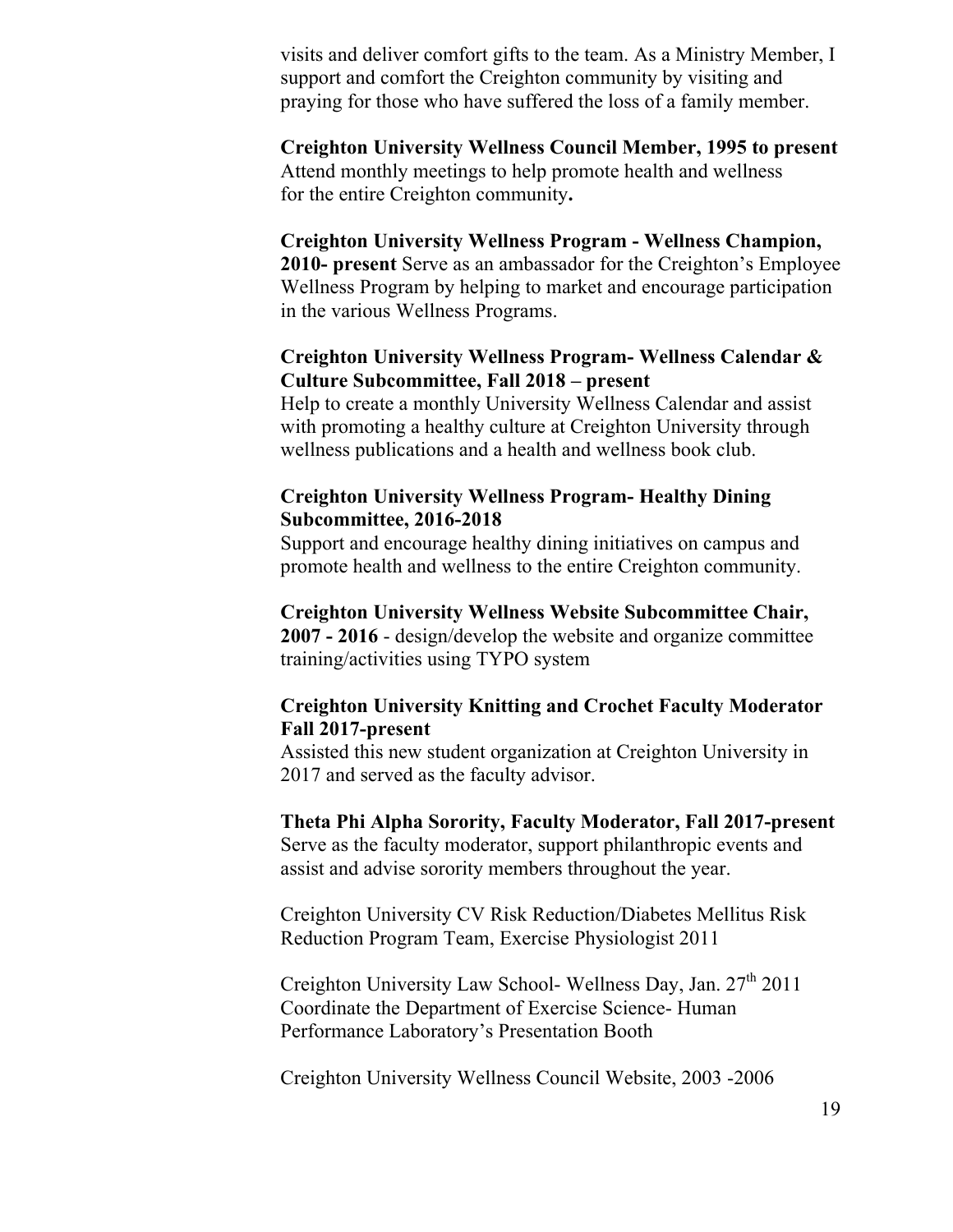Developed and help to maintain the University Wellness Council Website using FrontPage working with a student web designer

College of Arts and Sciences Dean Search Committee, Fall 2007- completed early 2008 (Presidential Appointment)

College of Arts and Sciences Dean Search Committee, 2006-2007 (Presidential Appointment)

Creighton University Greek Awards Judge, 2006 Reviewed CU Greek Organization reports and ranked

**Meet with prospective students, give tours of the Exercise Testing and Training Laboratory and the EXS Department, discuss career options and the Exercise Science Major, present**

#### **Department of EXS- Exercise Testing and Training Laboratory volunteerism, present**

Meet with Creighton University faculty/staff in the laboratory (health/fitness programs, testing, training at reduced/no charge to those in need). Offer fitness testing laboratory gift certificates as giveaways to organizations within the Creighton community and local organizations and perform services free of charge.

Creighton University Wellness Council Subcommittee to interview/select third party wellness vendors (i.e. SimplyWell)

Walk 100 Award Recognition Committee- Assist with the annual recognition luncheon, 2002- 2004

DoIT Videotaped Interview/Presentation: selected as a DoIT Discovery Workshop Series graduate to discuss course experiences & share classroom applications for a Multi-Media Conference Presentation by Collette Hanson, 2004.

Represented Creighton University at the  $6<sup>th</sup>$  Annual Worksite Wellness Award Luncheon, accepted the Gold Well Workplace Award on behalf of the University, February 20, 2003

Gold Award Committee- Assist with the successful application of the Well Workplace Gold Award application Co-chair of the Omaha Well-city Silver Award committee

United Way Representative, Exercise Science Department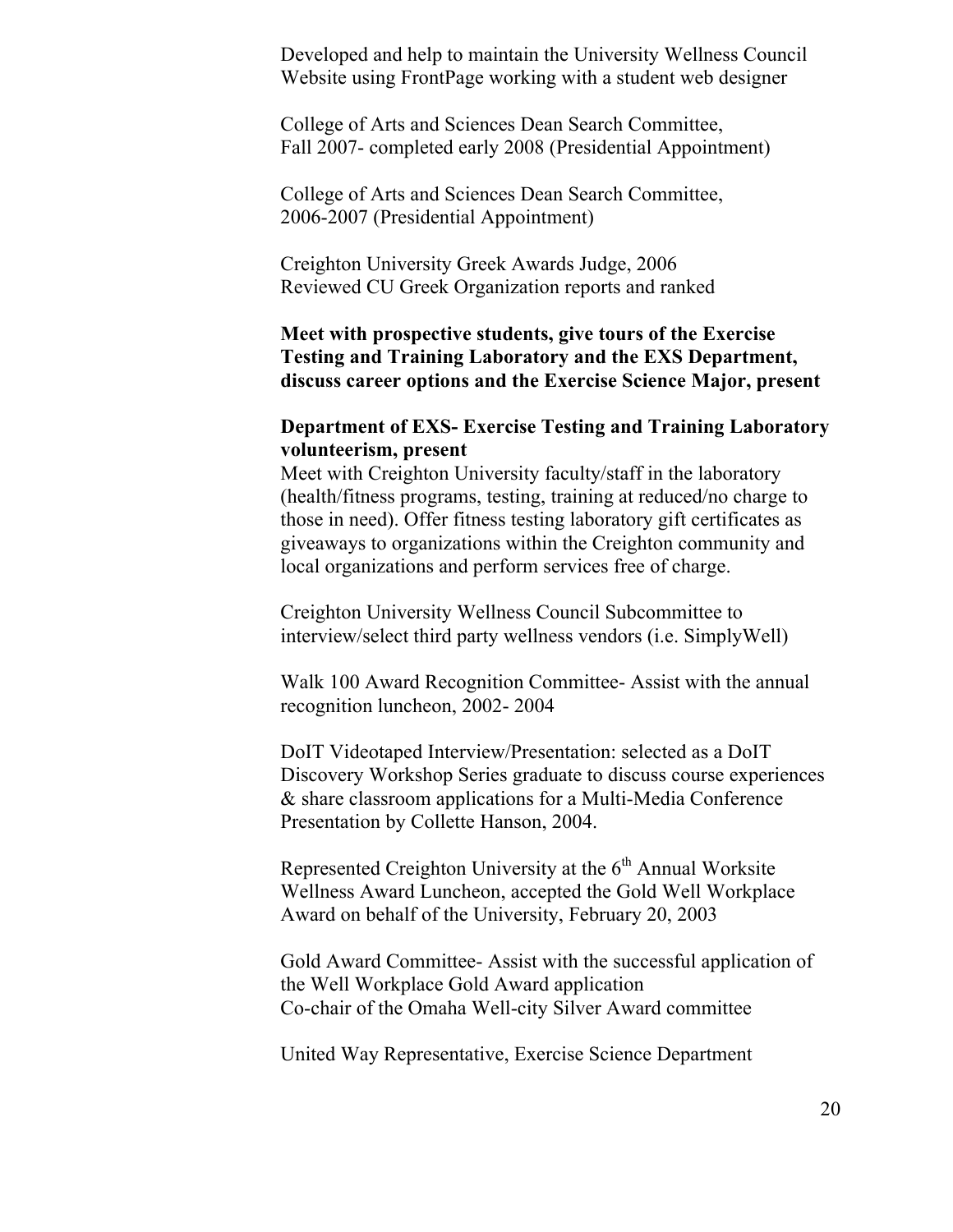"Bring Your Sons to Work Day" Laboratory Presentation And Tours, 1998-1999

"Bring Your Daughters to Work Day" Laboratory Presentation and Tour, 1998

Lady Jays Golf Marathon, Creighton University Athletic Department, fundraiser for Creighton Women's Athletics 1996-1997

Bosses Challenge Softball Game, fundraiser to benefit the Omaha Women's Shelter

Welcome Week/Summer Preview, participated as a freshman advisor 1997

# **SERVICE TO THE**

# **DEPARTMENT Director, Department of Exercise Science and Pre-Health Professions- Exercise Testing and Training Laboratory**

*(formerly: Human Performance Fitness Testing Laboratory)*

-Organize staff interviews/hiring, supervise the laboratory, budget, laboratory staff scheduling, lab staff evaluations, oversee equipment purchasing & maintenance, laboratory safety, laboratory public relations/media and website.

#### -**Coordinator of the Annual Creighton University Employee Weight Loss Challenge:** *CU on the Scale!*

includes updating the website, blog site, team results and updates, educational handouts and presentations, raffle prizes and a recognition/award ceremony for all participants. Assist with HPL Boot Camp- help to develop and assist with fitness program for weight loss challenge participants that choose group exercise

#### **Department of Exercise Science & Pre-Health Professions Website Editor**

Create and maintain Department of Exercise Science Website including Faculty Biography updates and EXS Advising Worksheets to assist current and prospective students in curriculum planning

-EXS Website Redesign: Met with DoIT web team and planned, redesigned and reformatted the entire department website, Fall 2015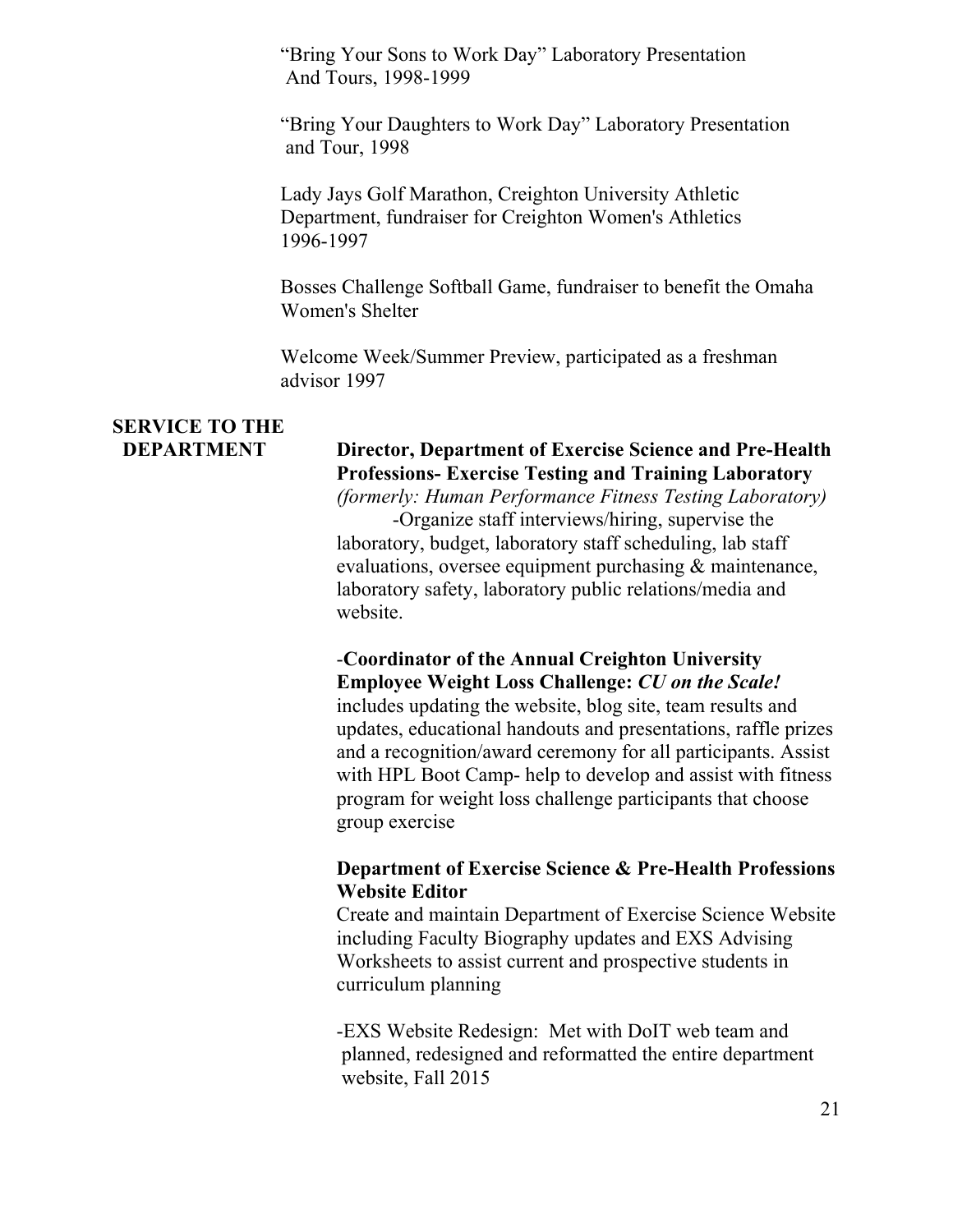**WellFest Wellness Fair, October, 2015, 2016, 2017, 2018** Coordinated and worked the EXS – ETT Laboratory Booth

Creighton University, Interfaith Prayer Service Department Representative, February 4, 2015

EXS Web Re-Design, Spring/Summer 2007 Led the department in the process of training, redesign and implementation of the Exercise Science Department website. Spent many hours with DoIT and self-study to successfully launch the site

Assisted with the planning  $\&$  implementation to equip the Human Performance Laboratory with a multi-media A-V system (help to obtain equip quotes, room plan/design)

Kiewit Management Training Program, Administrative

Develop & Coordinate Fitness programming for Kiewit Management Seminar: Corporate executives

Test/screen Creighton University ROTC cadets

#### **Advisor, Exercise Science Majors**, **present**

write letters of recommendation for medical/ professional/graduate school, discuss career choices-present

Student Outcomes Assessment Co-Coordinator, Assist Joan Eckerson in Outcomes Assessment – 2012

#### **EXSEL (Exercise Science-Excellence in Leadership- Major's Organization) Moderator 1995 - 2016**

Some activities as EXSEL Moderator include:

-EXSEL Website- create and maintain the EXSEL website, teach/encourage students to help design, develop and maintain the club website and media publications.

- Work with the EXSEL Officers to plan meetings and events, create and maintain a budget, receive member dues and update membership lists and submit annual reports and communicate with Student Activities office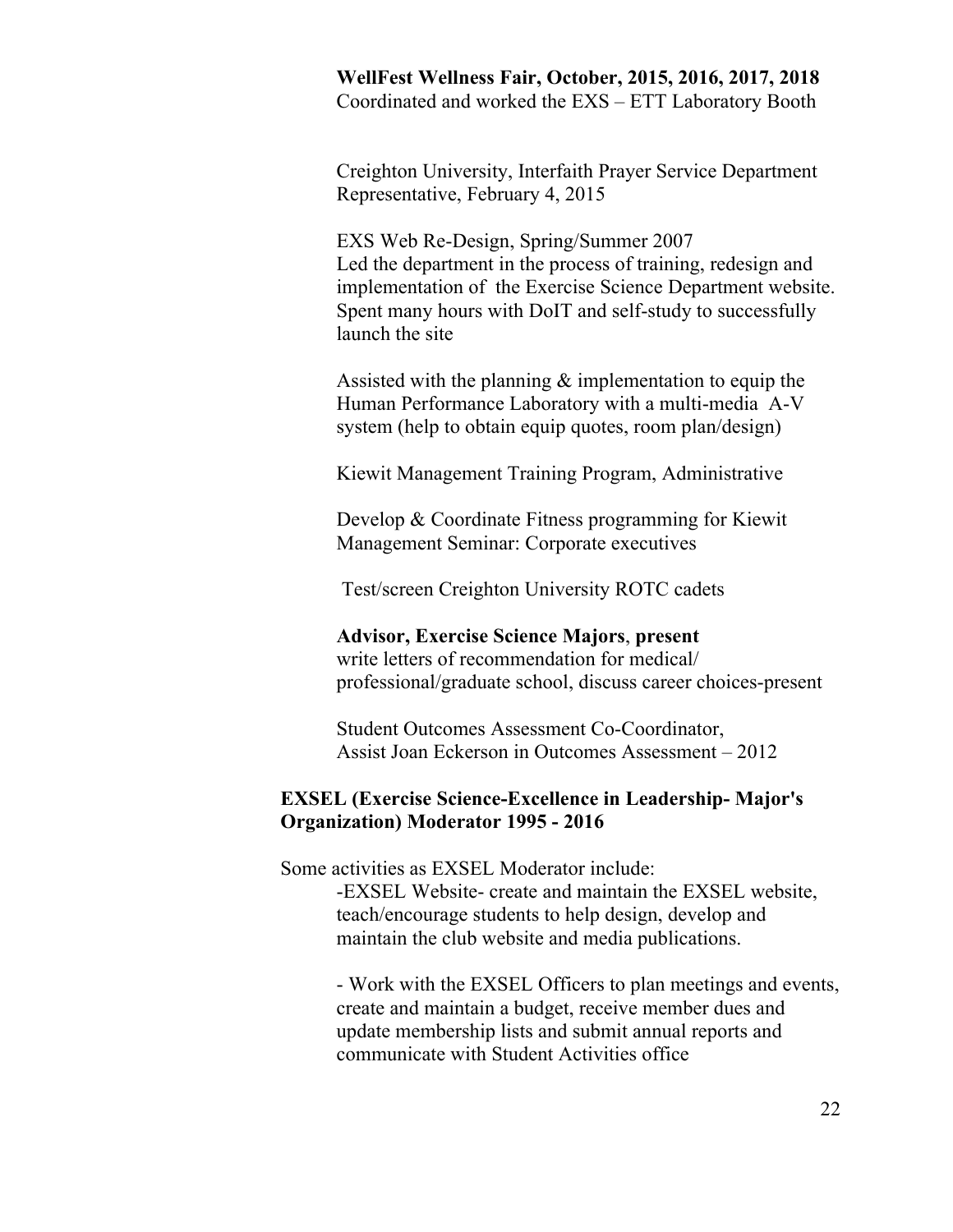-EXSEL membership management/ update the list on the CU Mailman Server – Group account management

-EXSEL Christmas Project – help to coordinate this project with EXS Department & submit to CU Holiday Spirit

-American Heart Association Heart Walk Recruit and coordinate Creighton University Registration Volunteers (EXS students, faculty & employees)

-Supervise and organize fund-raising and social activities for EXSEL students and faculty/staff.

-Host Liberty School Field Day at CU, 2008 - 2013 Field day for K-3 grade students

-Assisted in the Liberty Elementary School Health & Fitness Program at Liberty Elementary School

-Siena Francis House/EXSEL BBQ, 2010-2014 helped to collect donations and submitted on behalf of the EXSEL group to benefit the Siena Francis House

-EXSEL Shoe Drive for the Siena Francis House and the Lydia house during December 2008 & December 2009 -Indoor Triathlon

**-**EXSEL Belly Buster Fun Run /Walk Event

Creighton University Law School Wellness Fair

Creighton University Employee Health fair

Creighton University Admissions CU Sunday Open house

**Creighton University Major / Minor Exploration Fair** Discuss and promote the EXS Major to underclassman students

#### **Creighton University Benefit's Fair**

Promote the Exercise Science – Exercise Testing & Training Laboratory. Kick-off for CU on the Scale Weight Loss

Student Activities Involvement Fair (with the EXSEL club)

Exercise Science Senior Send-Off - assisted in organizing a farewell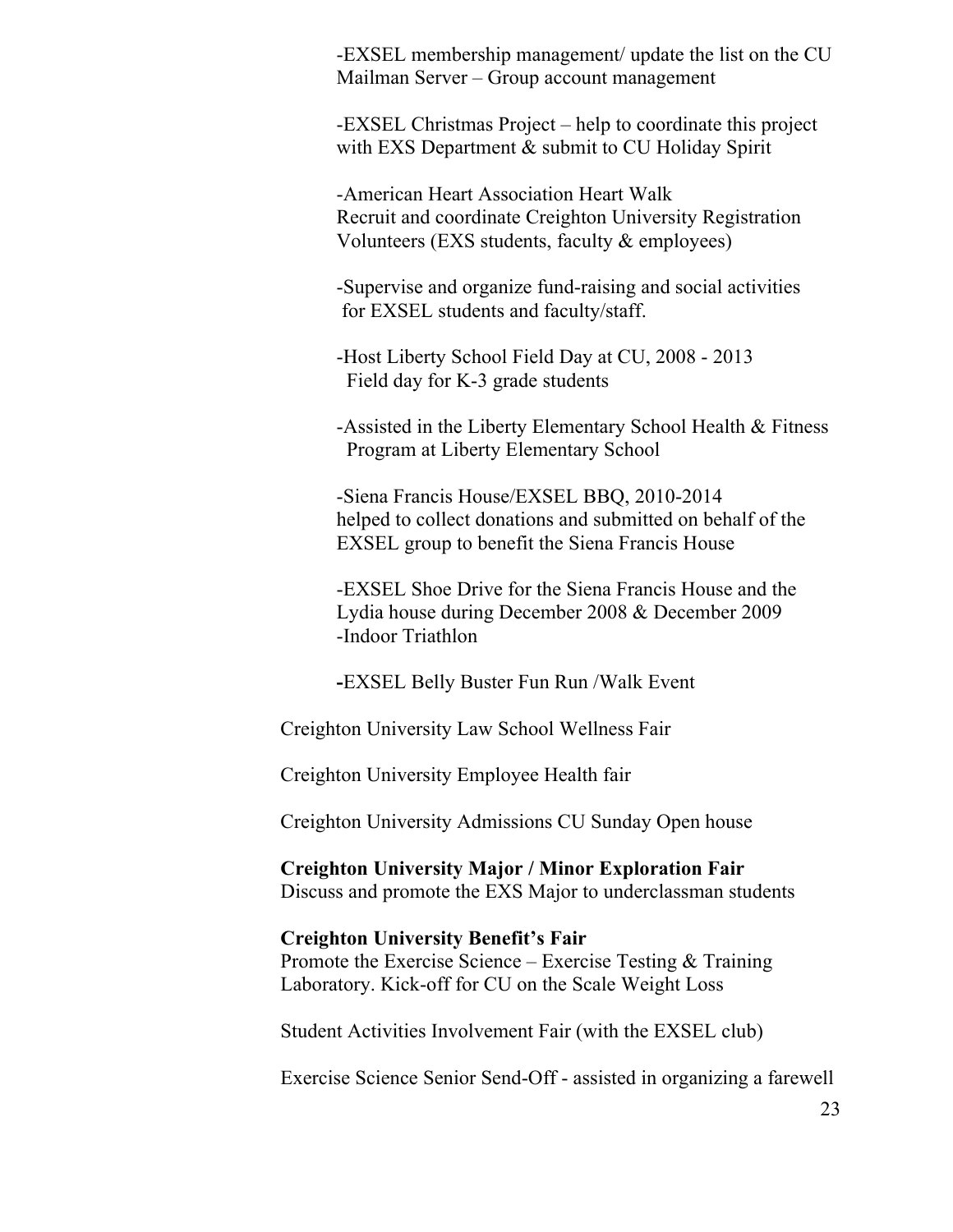reception for the Exercise Science Department and assisted with the photo/video presentation for the students & EXSEL recognition

EXS Department Open House (hosted by the Beadles) Gave laboratory tours, discussed the major, 2007-2008

Student Health Fair (now is a combined Health Fair)

"Techniques for Estimating Body Composition" Co-Presenter, Burke High School Student Tour/Presentation, February  $25^{\text{th}}$ , 2004

Health Career Fair- Abraham Lincoln High School-Febr. 28<sup>th</sup>, 2003, discussed health/exercise science careers to high school students

Kiewit Fitness Center Advisory committee 1999-2003 Assist with student outcome revision, Internship Manual development and Writing Proficiency Requirements

#### **SERVICE TO THE COMMUNITY**

#### **Omaha Convention & Visitors Bureau Ambassador, 2014 – present**

Volunteer at the Omaha Visitors Bureau headquarters -greeting out of town visitors and providing information about the city and promoting businesses and services within the city of Omaha.

Co-Chair Fundraising Event to benefit the Omaha Catholic Charities/Juan Diego Center Catholic Charities, December 2013-2016

#### **Gross Catholic High School – present 2019 Celebration Committee Volunteer**

Attend the Kick-off Fundraising Meeting, solicit donors and support the annual fundraising event as a past chair.

**2017- 2018 Co-Chair Annual Fundraiser: Celebration**  Host a Kick-off event, recruit volunteers, solicit donors and host the annual event

#### **Gross Catholic School/Athletic Department Volunteer**

Support the Athletic Program, Attended Campaign Meeting/Events & Donated to Program, 2008-2018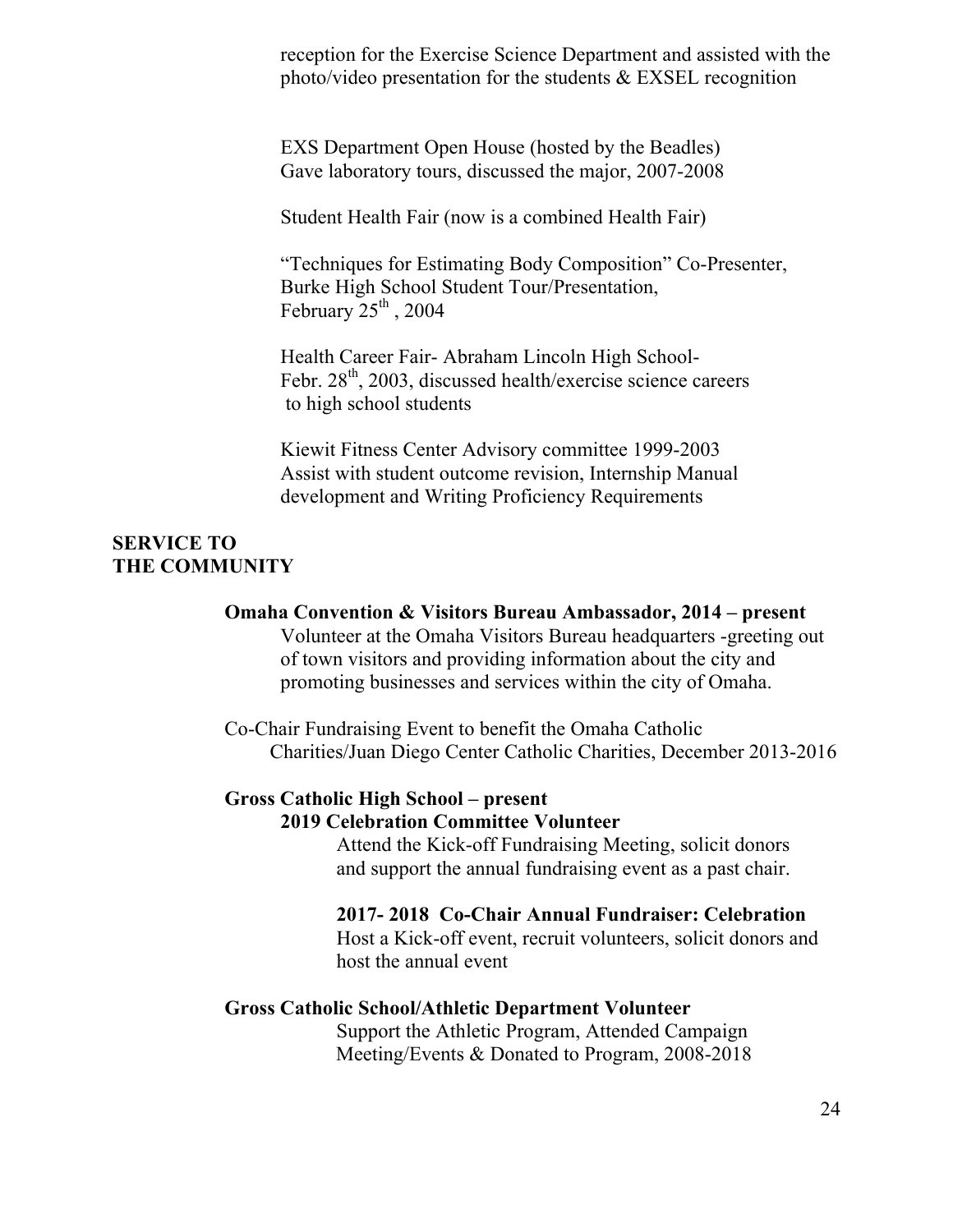#### **Gross Catholic High School Admissions/Development**

Gross Catholic Recruitment Committee, 2008- 2012 Recruit new students and promote the school, attend recruitment meetings, plan events and volunteer at the Annual Open House and serve as a host family to potential recruits and their families

2011 Gross Catholic Casino Night Chairperson Coordinate the Acquisitions, Set-up, Meetings and Volunteers at the fund-raising event

Gross Catholic Capital Campaign Committee Solicitation of Advanced Gifts 2008-2009

Work Concession Stands, Fund raising/Donations, host team events, 2008- 2012

Gross Catholic Celebration Committee Volunteer Gold Cup Committee Co-Chairperson, 2008-2013 Acquisitions/Quilt Committee Chair 2008-2012

#### **St. Gerald Catholic Church**

Christmas with Santa Fundraiser Volunteer to benefit St. Vincent DePaul and Juan Diego Center/Catholic Charities, 2012-2015

Capitol Campaign Leadership Volunteer Meet with parishioners-discuss/solicit campaign contributions

#### **St. Gerald Catholic Church & School, 1999 – present**

Assist with various parish events and church fundraisers (i.e. creating fliers and advertising materials, support and volunteer at the events)

St. Gerald Silent Auction Committee/Volunteer, 2001- 2007, 2009-2013 Assist w/ "Last One Standing" at the event dinner

St. Gerald School Silent Auction Assist with Oral/Silent Auction acquisitions Classroom Basket Committee Classroom Project Committee Oral Auction Co-Chair Acquisition Committee

St. Gerald Church Landscape committee 2002 - 2009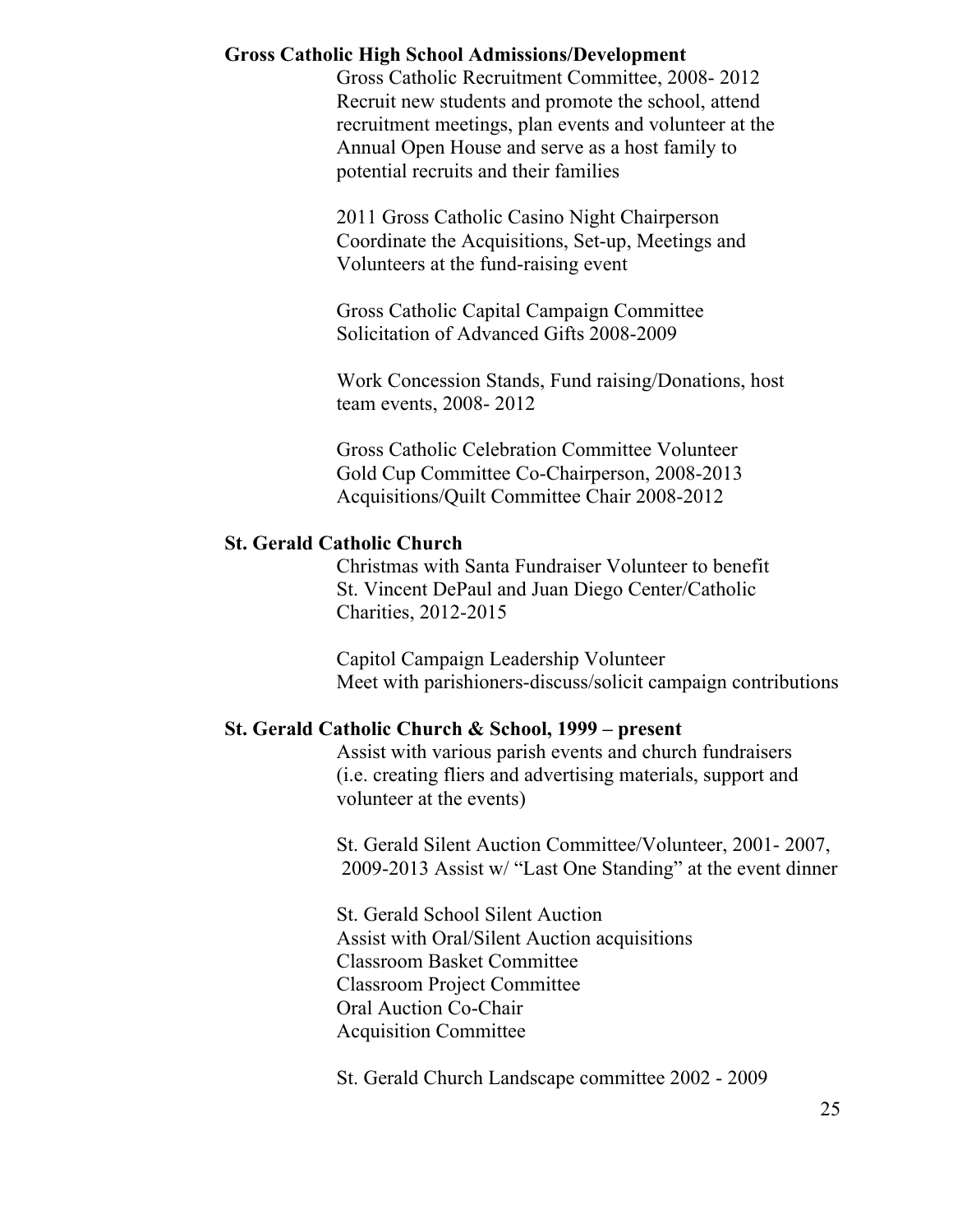St. Gerald Parish Recruitment Volunteer-2007-2008 Develop detailed recruitment booklet school expansion

St. Gerald Graduation Committee Volunteer-2008 Helped to organize  $8<sup>th</sup>$  grade graduation activities (Awards) Breakfast, DVD, graduate gift, graduation ceremony and 8<sup>th</sup> grade field trip)

St. Gerald School Yearbook Volunteer- 2006-present Attend computer program training, photograph and create yearbook pages using school software program

Computer/Technology Project Volunteer/Instructor, 2007 Taught middle school students to use PhotoStory Video software and basic photo editing and network storage

Computer/Technology Project Volunteer (2008 & 2006) created and donated multi-media DVD presentation featuring school activities for  $8<sup>th</sup>$  grade graduates and the  $6<sup>th</sup>$  grade Outdoor Education Science experience

St. Gerald Elementary/Middle School Fundraising Assisted with new and ongoing development/marketing and delivery of school/athletic organization fundraising projects, 2005-present

Middle School Chaperon- St. Gerald Social Event volunteer- $8<sup>th</sup>$  Grade Graduation Activites: Visit CU – KFC, Outdoor Education/St. Gerald Volunteer, 2006 Eastern Nebraska 4-H Center in Gretna, NE

St. Gerald Athletic Committee Volunteer 2005-2008 Assist the Athletic Committee at fundraising events, assist the Athletic Director and Parish Baseball Commissioner at various fundraising events and serve as a committee advisor/resource and volunteer at athletic events

Middle School Classroom Volunteer (assisted with Elementary & Middle School classroom activities, assist students with computer/technology experience

Completed the Mandatory Archdiocese of Omaha Youth Volunteer Training Program for St. Gerald School